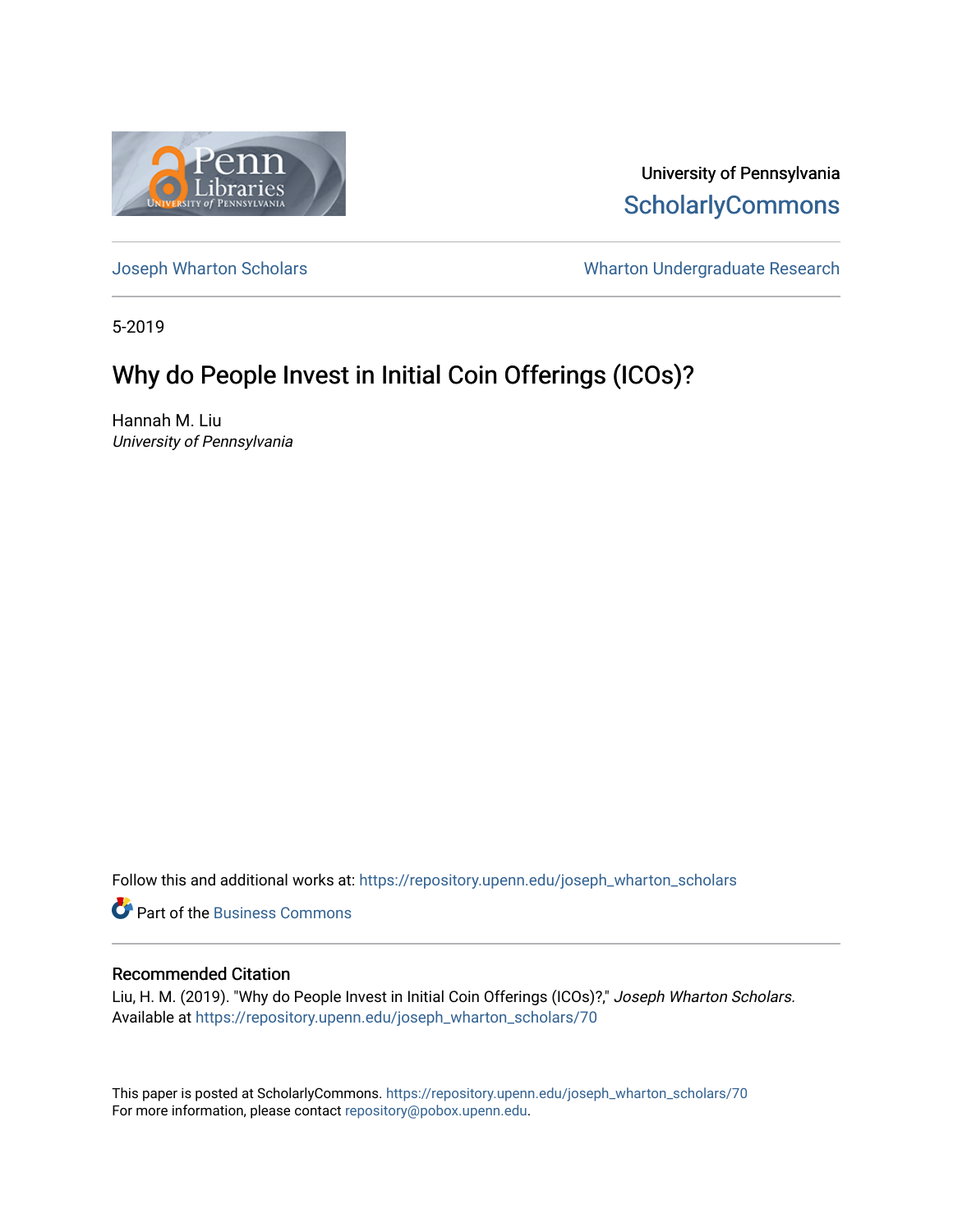# Why do People Invest in Initial Coin Offerings (ICOs)?

## Abstract

Initial Coin Offerings (ICOs) have become a popular way of fundraising for companies. While they can be highly profitable for both companies and investors, there is a large amount of risk involved due to their unregulated nature. Despite the vast majority of ICOs being scams, many individual investors still participate. This paper investigates why people invest in ICOs, using behavior finance biases. After analyzing white papers, ICO expert opinion and individual investors' testimonies, the research found that the overconfidence bias and herd behavior & fear of missing out bias influences people's decision to invest. Using the results, this study makes recommendations to help regulators decrease the influence of behavior finance bias.

## Keywords

Initial Coin Offerings, Behavior Finance, Overconfidence, Herd Behavior, Fear of Missing Out

**Disciplines** 

Business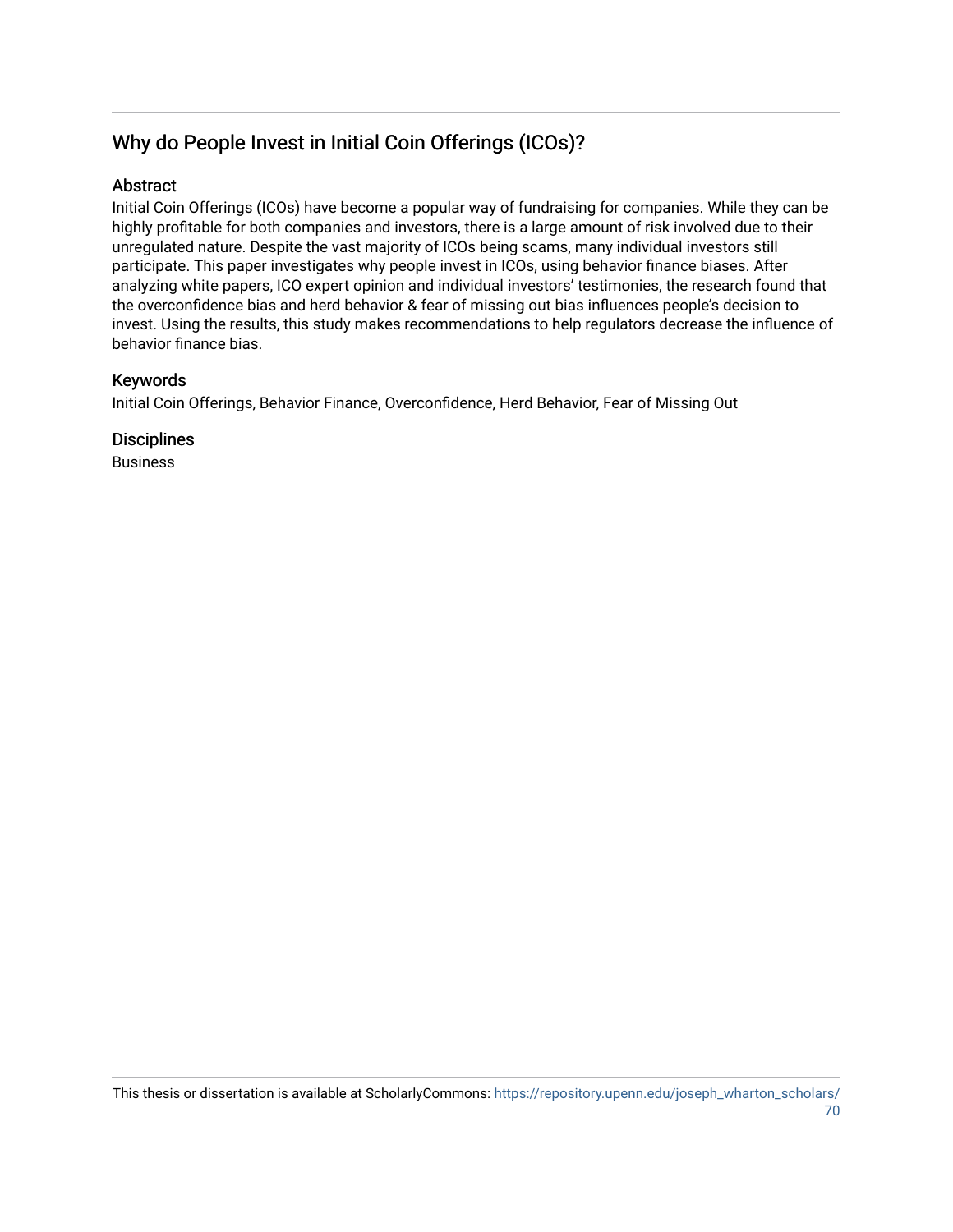# WHY DO PEOPLE INVEST IN INITIAL COIN OFFERINGS (ICOs)?

By

Hannah M. Liu

An Undergraduate Thesis submitted in partial fulfillment of the requirements for the

# JOSEPH WHARTON SCHOLARS

Faculty Advisors:

Bilge Yilmaz

Wharton Private Equity Professor, Finance

Sarah Hammer

Adjunct Professor, Law

THE WHARTON SCHOOL, UNIVERSITY OF PENNSYLVANIA

MAY 2019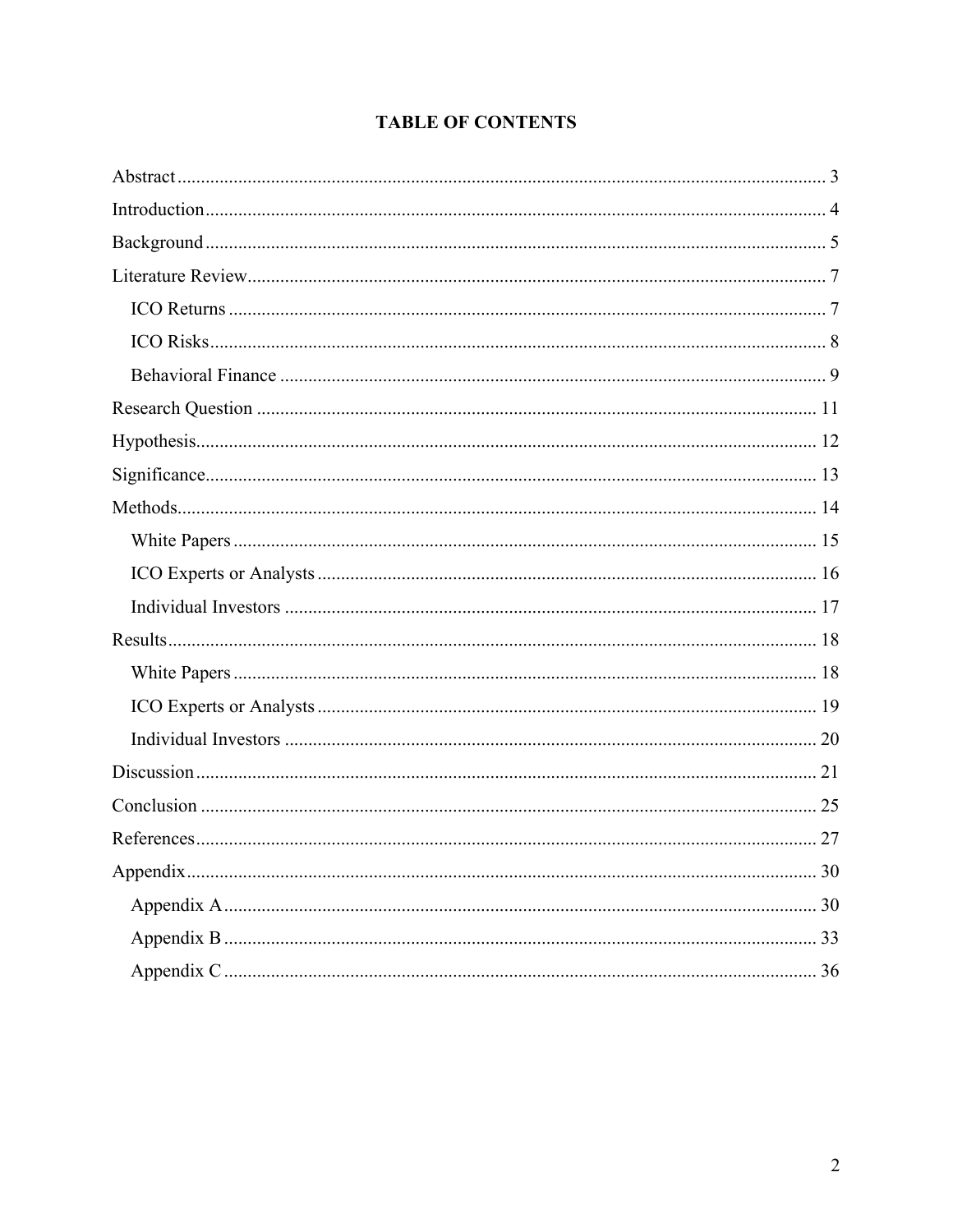## **ABSTRACT**

Initial Coin Offerings (ICOs) have become a popular way of fundraising for companies. While they can be highly profitable for both companies and investors, there is a large amount of risk involved due to their unregulated nature. Despite the vast majority of ICOs being scams, many individual investors still participate. This paper investigates why people invest in ICOs, using behavior finance biases. After analyzing white papers, ICO expert opinion and individual investors' testimonies, the research found that the overconfidence bias and herd behavior & fear of missing out bias influences people's decision to invest. Using the results, this study makes recommendations to help regulators decrease the influence of behavior finance bias.

## **Keywords**:

Initial Coin Offerings, Behavior Finance, Overconfidence, Herd Behavior, Fear of Missing Out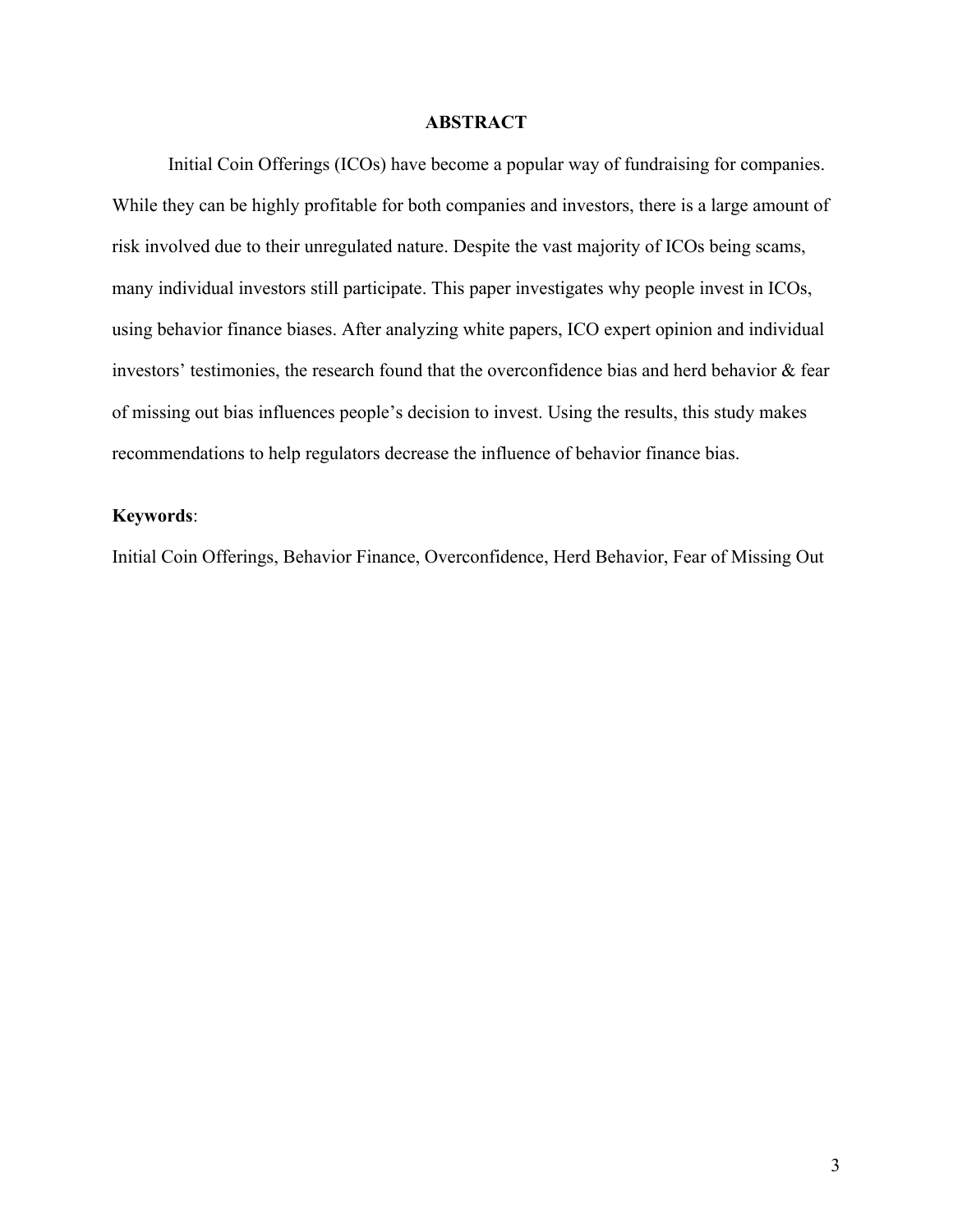## **INTRODUCTION**

ICOs' popularity can be attributed to their get-rich-quick potential, with several investors boasting over 100 percent returns. Given the lack of financial information available on the investments, ICOs are considered irrational, and the decision to invest cannot be based on analytical thinking. This paper seeks to determine how behavior finance plays a role in influencing people to invest. The three sources of data to support the research are white papers, ICO expert recommendations and individual investor opinions. The text of white papers was examined to determine if companies were using marketing language to influence people to invest, while ICO expert recommendations were analyzed to see if there was a Warren Buffet Effect occurring, where people will copy whatever an expert is saying or doing because they trust the expert's opinion. For example, if an ICO expert recommends that others start investing, then that might influence people to invest. Lastly, individual investor opinions were analyzed to determine what factors were motivating them from their point of view.

The two main categories that influenced investment were the overconfidence bias and herd behavior & fear of missing out bias. These are both behavioral biases that researchers have attributed to investors in traditional and cryptocurrency markets. These two biases typically manifested in two scenarios: the first was when people were confident in their ability to determine which ICOs would be the right one to invest in that would make high returns, and the second was when people had heard of others earning large returns and did not want to miss out on the opportunity to do the same. Since these are not rational ways of thinking, it opens investors up to the risk of scams. In order to protect them, this paper recommends a suggestion to regulators to decrease the effect of behavioral biases.

The research starts with an overview of cryptocurrency and ICOs. Section 2 of the paper presents the literature on ICO returns, ICO risk and relevant behavior finance topics. Sections 3,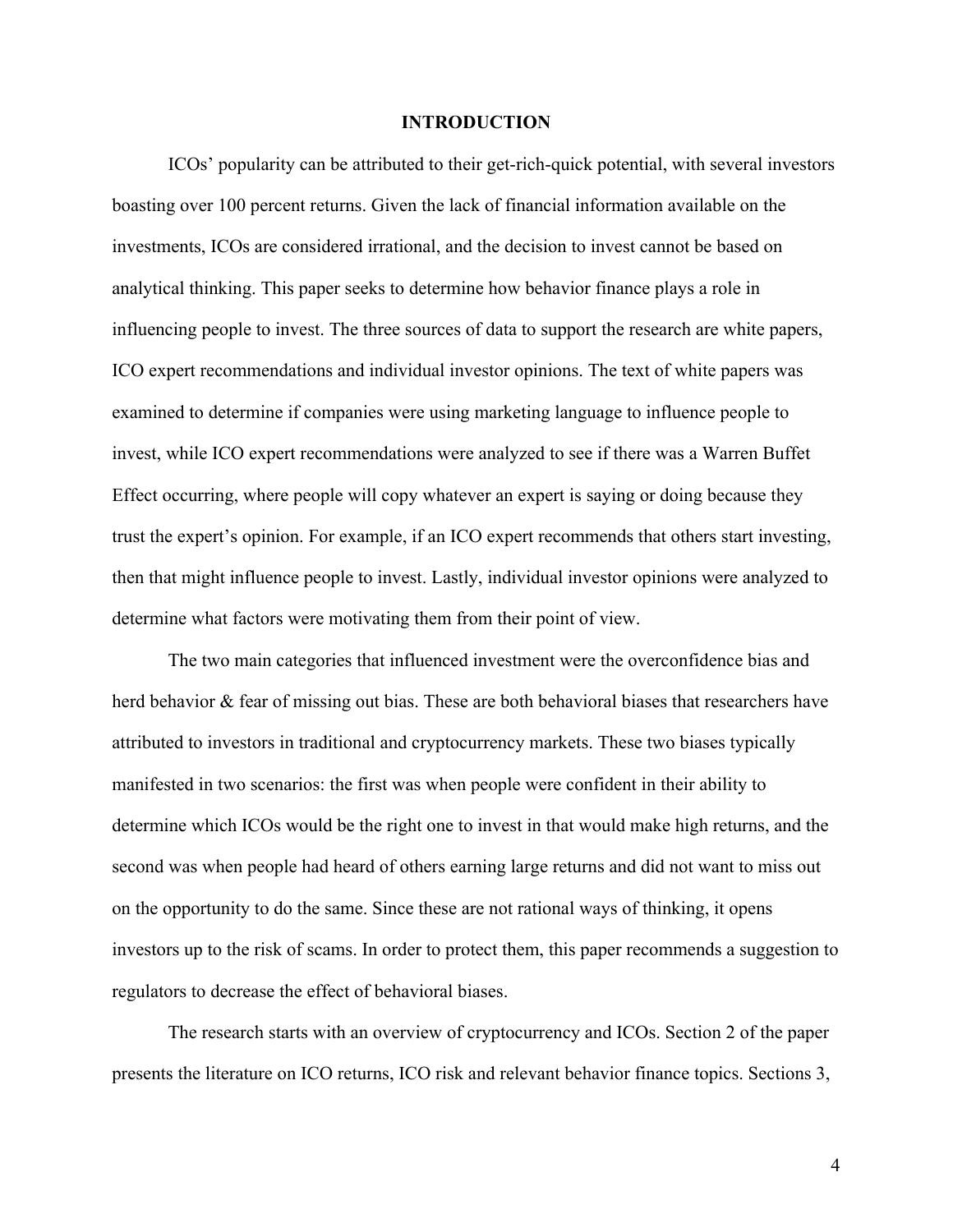4, and 5 describes the research question, the hypothesis and the significance of this paper. Section 6 outlines the process and methods used to conduct the research. Section 7 lays out the results of the data collection and analysis. Section 8 discusses the results and provides recommendations to regulators. Lastly, section 9 acknowledges the limitations of the study and describes possible directions for future research before concluding the paper.

#### **BACKGROUND**

Since the creation of the first decentralized cryptocurrency in 2008, the digital asset has become a popular investment instrument and even used to finance new ventures. There are two types of cryptocurrency issued: coins and tokens. Coins are similar to fiat money and store value, whereas tokens, which is the focus of this paper, are similar to vouchers or coupons issued by organizations through ICOs (Hu, Parlour, and Rajan 2018). While coins act as currency, tokens serve a specific purpose, which is often to raise money for early-stage firms. There are four types of tokens: community token, currency token, utility token and securities token. A community token gives membership in a particular community (i.e. connections to other users and community token holders, or file sharing ability); a currency token represents a cryptocurrency and has an exchange/value reference; a utility token gives the holder the right to use the good or service provided by the firm; and a securities token promises the holder future cash flows from the firm (Zetzsche et al. 2017). The latter two are contingent on the success of the fundraising and the firm as a whole, so those tokens are similar to equity tokens in that sense.

While the tokens can be similar to equity tokens, the process of selling tokens through ICOs is very different from equity sales, or Initial Public Offerings (IPOs). In ICOs, new ventures raise capital by selling tokens directly to investors using blockchain technology. The first step is to publicize the ICOs on cryptocurrency websites that direct investors to the white paper, which provides details on the offering and includes the website where the ICO will occur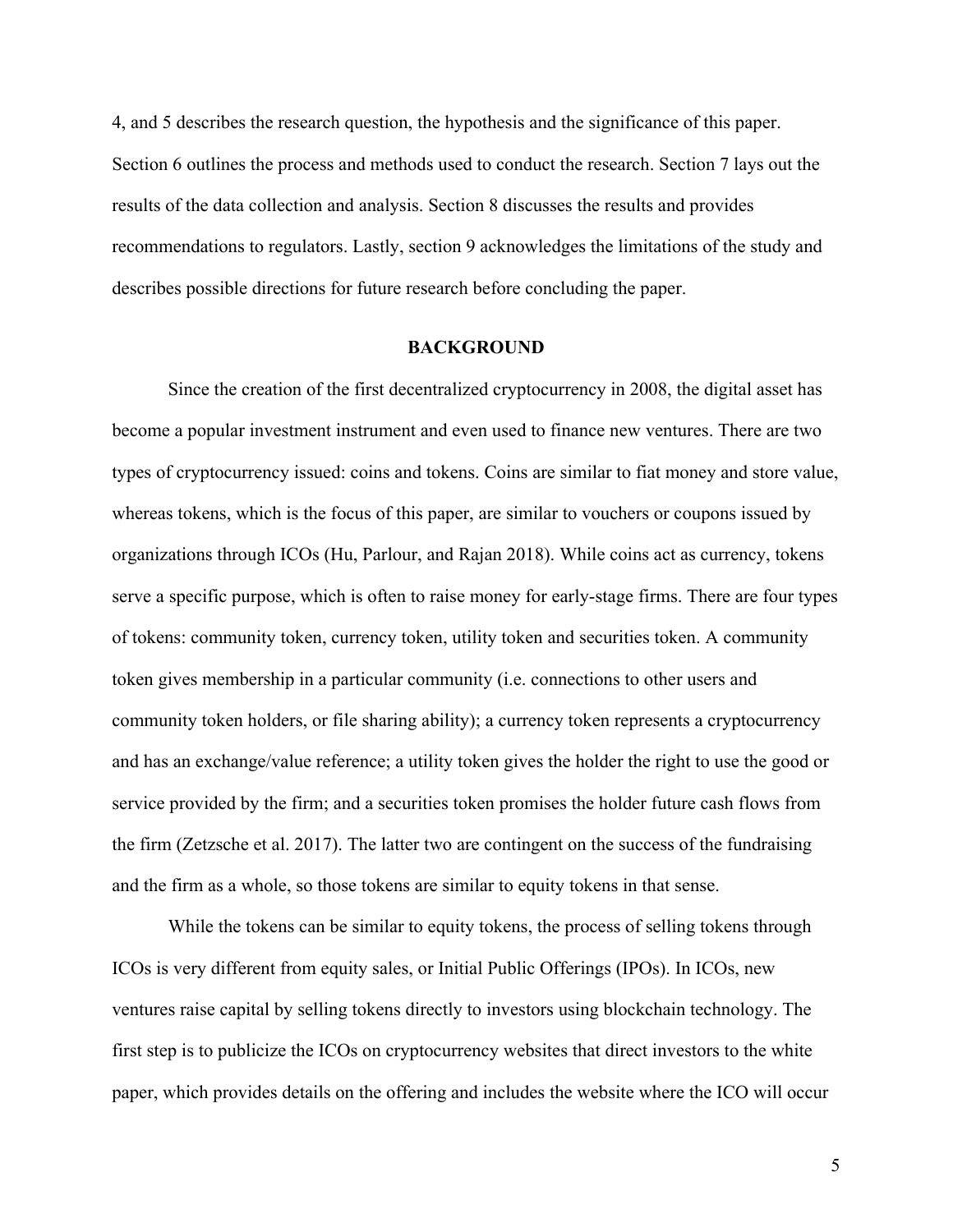(Hu, Parlour, and Rajan 2018). Although the white paper is the main source of information on the ICO, there is no standard length, size or format, so firms decide what they want to include. The second step is for investors to give cryptocurrencies to the firm in exchange for tokens. Once the offering is complete, which could be anywhere from a few minutes to over a year, and sometimes even before it is complete, investors can trade the tokens on the secondary market. These markets are unregulated, unlike equity sales in the secondary market which are highly regulated by the SEC and the exchanges themselves, and thus, there are little to no restrictions on how they are traded (Hu, Parlour, and Rajan 2018).

Although ICOs are riskier than traditional fund-raising methods, such as venture capital and IPOs, due to their lack of regulations, they provide benefits that traditional methods cannot. Not only is it difficult to convince venture capital firms to invest in an early-stage company with little to no track record, but once firms do invest, they require a large share of and control over the company, which might not be aligned with the entrepreneur's interest. IPOs, on the other hand, are expensive and can only be done once the firm is sufficiently large enough, thus not practical for smaller firms (Conley 2017). As a result, ICOs are the most feasible option for many firms looking to raise early-stage funding.

Since the first ICO in July 2013 by Mastercoin, which is a cryptocurrency built on Bitcoin's blockchain that raised 5,000 Bitcoins (\$500,000 USD) from 500 investors, there have been thousands of ICOs. Specifically, there have been 1,158 reported ICOs that raised a total of \$21 billion USD since June 2018, and the largest raised \$4.1 billion USD (Diemers et al. 2018). They were able to raise large amounts due to their unregulated status, which helped them avoid compliance costs that firms who seek funding through traditional methods have to undertake (Fisch 2018). Additionally, since ICOs allow direct interaction between the firm and investors, it removes intermediaries entirely and the costs associated with them.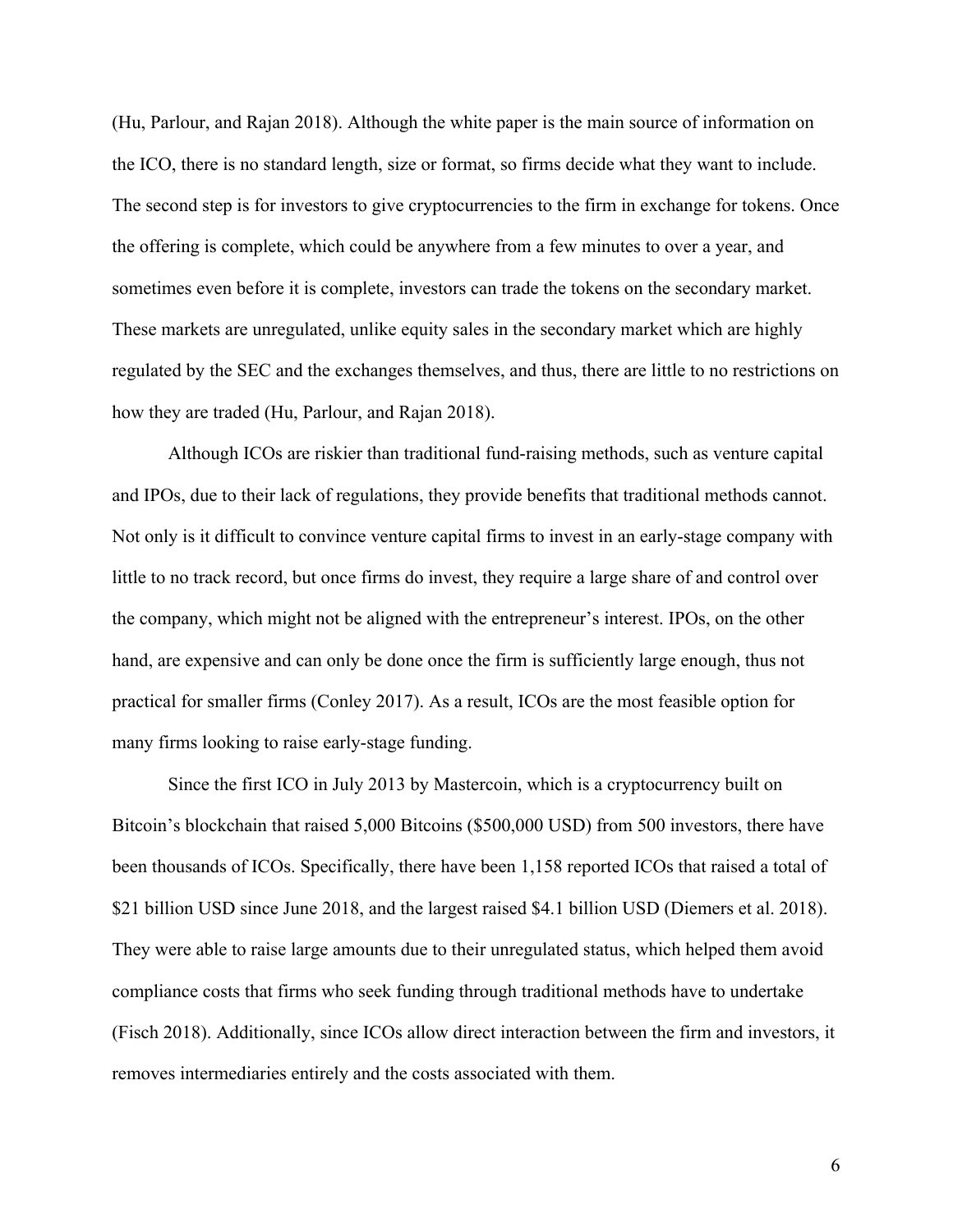## **LITERATURE REVIEW**

## **ICO Returns**

Several studies show that ICOs allow entrepreneurs to generate more return than traditional methods. Gans Catalini (2018) found in his study on the value of crypto-tokens that since ICOs generate buyer competition, they reveal how much investors value the tokens without the entrepreneur having to know the consumers' willingness to pay beforehand. This method allows ICOs to raise more funds than IPOs, making ICOs a more attractive alternative. In addition, Ryan Amsden (2018) showed that by underpricing ICOs, issuers can generate market liquidity, which increases demand for tokens. Since the value of tokens is determined by the number of users, the higher demand increases the tokens' inherent value. Both of these features of ICOs allow them to bring in large amounts of funding for entrepreneurs.

Not only were ICOs able to raise large amounts, but many also generated significant returns for investors. A report published by the Boston College Carroll School of Management found that on average, an ICO investor will earn 82 percent return on investment (ROI) after adjusting for returns of the asset class and imputing negative 100 percent returns to those that do not list their tokens within 60 days (Kostovetsky and Benedetti 2018). From the ICO price to the first day's opening market price, they found average returns of 179 percent over a holding period of an average of 16 days. Analysis by the venture capital firm Mangrove Capital Partners, who was an early investor in Skype, corroborated these conclusions and found that if an investor had blindly invested the same amount in every visible ICO, including the significant number of ones that failed, he or she would have realized 13.2 times the initial investment in returns (Jackson 2017). Coinist (2018), which is a website that provides news and information on cryptocurrency and tracks ICOs, reported that the average ROI of an ICO in its directory of almost 500 ICOs is 1,762 percent, the average ROI of the top 100 ICOs in its directory is 5,444 percent and the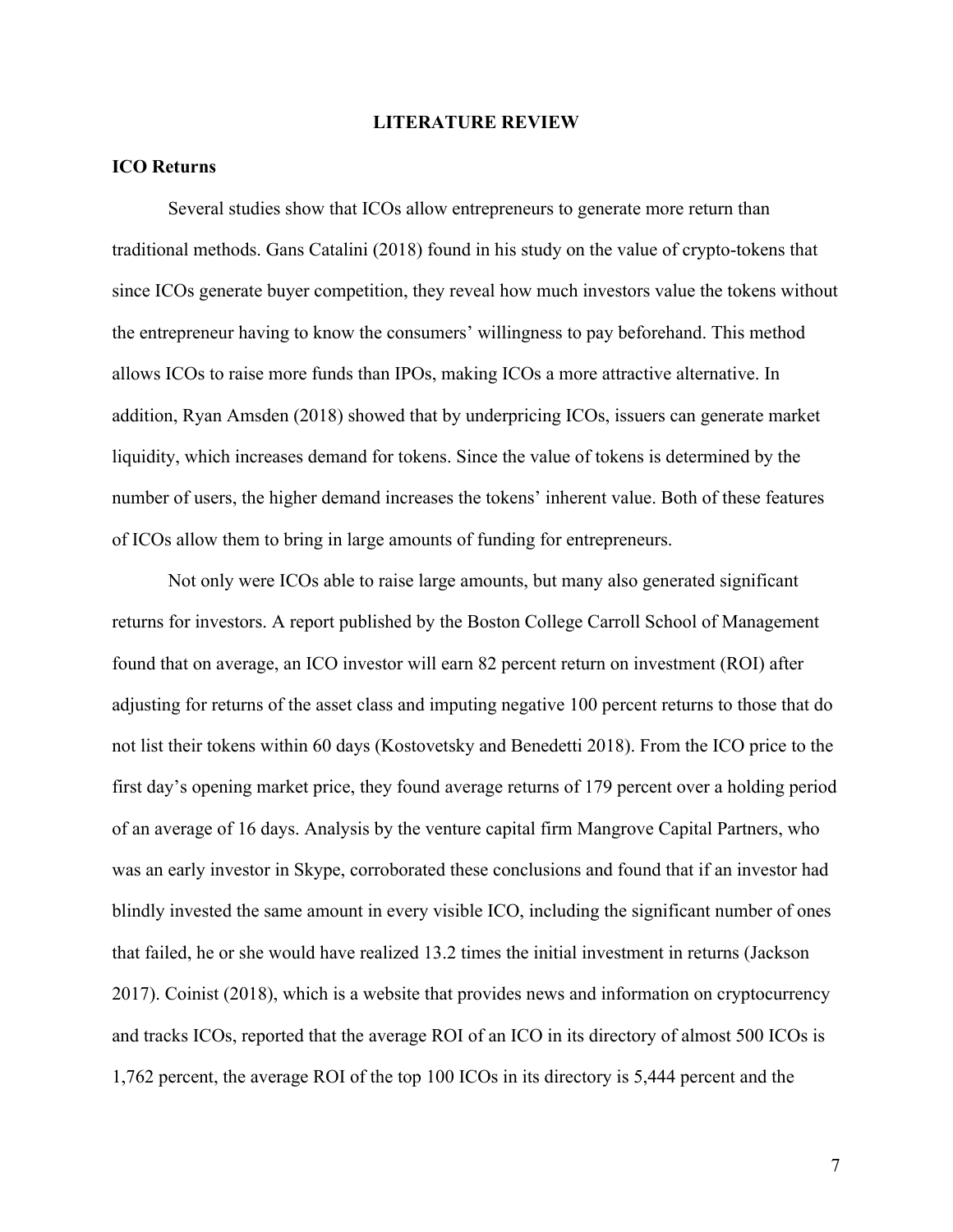average ROI for the top 10 ICOs in its directory is 53,552 percent as of December 18, 2018. These significant returns are unmatched by traditional fund-raising methods, which contributes to ICOs' popularity among investors.

### **ICO Risks**

These returns, however, do not come without risk. ICO models allow firms to issue tokens without any requirements, conditions, or securities measures to protect investors. Shaanan Cohney et al. (2018) at the University of Pennsylvania found that many ICOs did not even promise to restrict the transfer of tokens to insiders in order to protect investors against insider self-dealing. Investors have little to no say on how firms can use their ICO funding, so issuers can do as they please. Unlike shareholders who can nominate and vote for directors, ICO investors have no such power. The only power investors have is their decision to hold or sell their tokens, and even then, only can when the tokens are listed on secondary exchanges (Kaal and Dell'Erba 2017). Furthermore, since ICOs occur at the early-stages of a firm, token holders typically invest in a future promise of an idea; thus, tokens are not linked to a tangible product, and sometimes not even to a product at all. This also means that the firm is not generating revenue, since there is no product to generate revenue, so the company is relying solely on ICO funding for revenue, which could lead to dilution if the firm needs to issue another ICO for additional funding (Kaal and Dell'Erba 2017). All of these features of ICOs show the risks of investing.

Not only is there a lack of securities measures and regulatory power given to token holders, but there is also a lack of accurate financial information provided to investors. Researchers at the University of Luxembourg Law found that in most of their sample ICOs, potential participants are given "so little financial information that their decision to fund the ICO cannot be based on a rational calculus" (Zetzsche et al. 2017). They noticed observable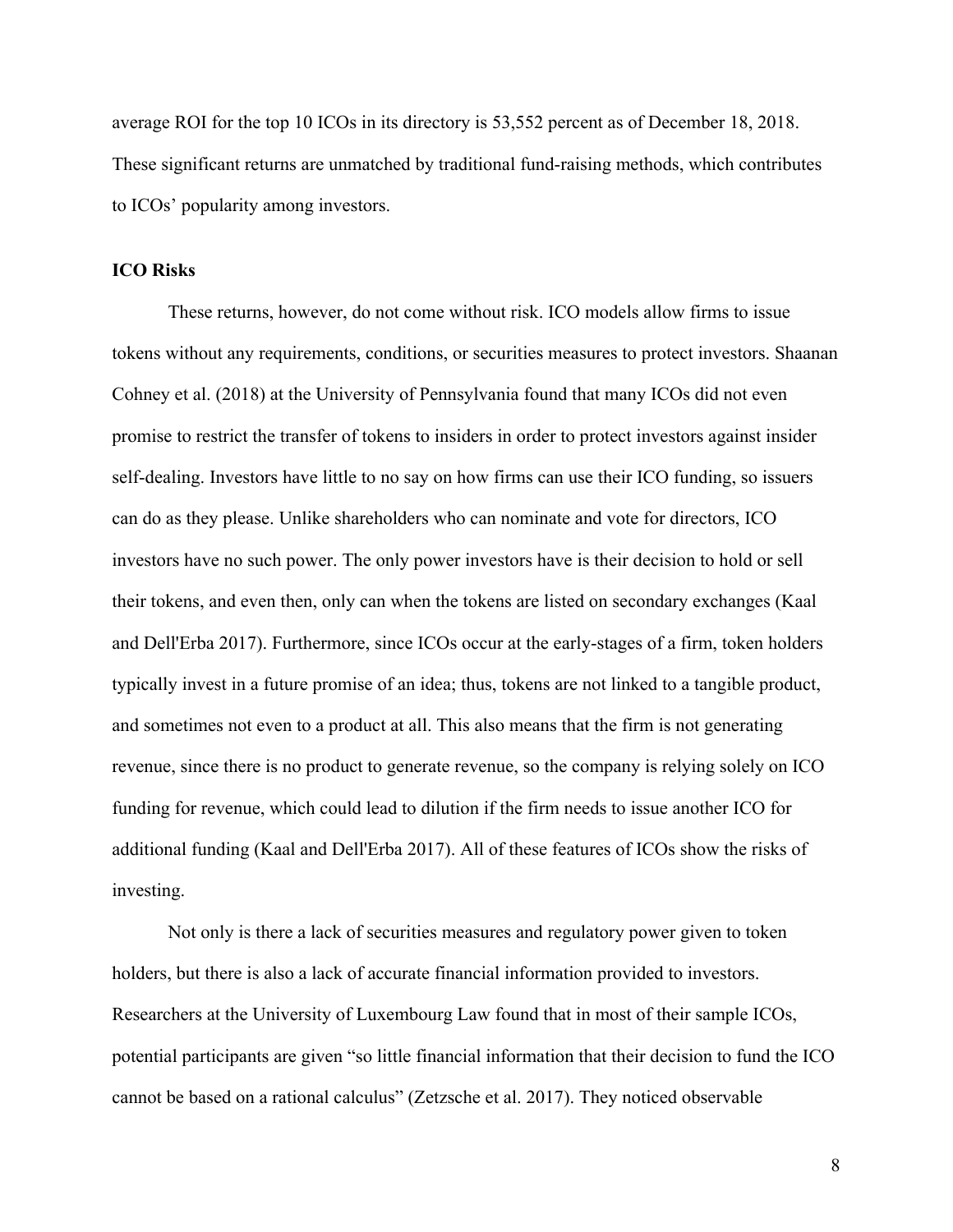overexcitement for ICOs from investors, which is a well-known indicator of an irrational market. Furthermore, a vast majority of ICOs have turned out to be scams. ICO advisory firm Statis Group found that more than 80 percent of projects by number of shares were identified as scams, and around 11 percent of ICO funding (or about \$1.3 billion USD) went to identified scams, mostly to three projects: Pincoin (\$660 million USD), Arisebank (\$600 million USD) and Savedriod (\$50 million USD) (Dowlat 2018). In other words, almost one in ten ICOs is a scam, which is a significant risk.

The risk of scams is high because of the lack of regulation, making it relatively easy to trick investors in an ICO. Wulf Kaal and Marco Dell'Erba (2017) suggest one way of scamming is for a company to copy the features of a successful token, which are publicly available due to the open source code that crypto-businesses use, and use it to raise funding. Another way is to create a Ponzi scheme designed to cheat investors. Lastly, another way is to promise high returns to investors, generate social media excitement, obtain celebrity endorsements and boast innovative technologies whether or not they are actually feasible (SEC 2018). These examples show that there is significant risk in investing in ICOs due to the limited amount of financial information available and the high probability for scams.

### **Behavioral Finance**

People still, nevertheless, invest in ICOs in large amounts despite the many risks, including the lack of available financial information, which could be attributed to behavioral biases. The tendency of investors to be influenced by behavioral biases and make irrational financial decisions has long been researched and established. In more traditional assets and investments, studies have confirmed that investors have behavioral biases that lead them to make poor decisions. In their study, Gongmeng Chen, Kenneth Kim, John Nofsinger, and Oliver Rui (2007) found that emerging markets investors make poor trading decisions and suffer from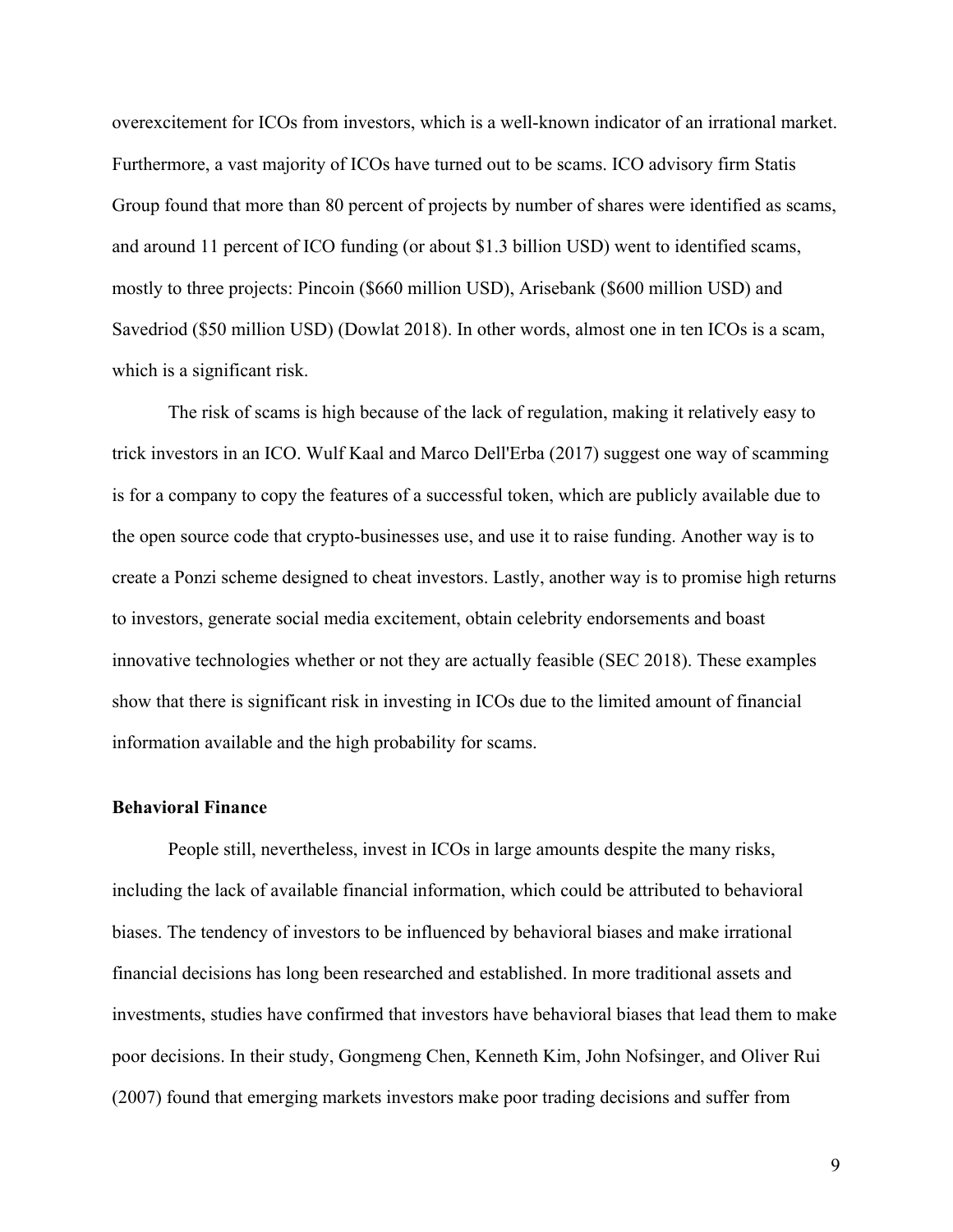behavioral biases, specifically the disposition effect, overconfidence and the representative bias. Similarly, Warren Bailey, Alok Kumar, and David Ng  $(2011)$  found that mutual fund investors also make poor decisions that result in poor performance due to behavioral biases, specifically mental accounting biases.

These behavioral biases are also present when people invest in cryptocurrency. Mohamed Saleh, Ivo Bischoff, and Jochen Michaelis (2018) analyzed the behavior of cryptocurrency investors and found evidence of behavioral biases in investment decisions. In particular, they examined the presence of representativeness, overconfidence bias, the disposition effect, regret aversion and the fear of missing out, overreaction, herd behavior, and peer influence and found evidence that investors suffer from all of those behavioral biases. They concluded that investors in the cryptocurrency market are just as prone to these biases as investors in the stock market. In addition, Jai Prasad (2018) analyzed investor participation in eight public ICO sales between May and November of 2017 and found that of the roughly 45,000 unique wallets that participated in the eight public sales, 4635 wallets participated in two sales, 761 in three sales, 89 in four sales, and 19 in five sales. This data showed that several unique wallets (people) had invested in multiple ICOs, so people who invest are usually repeat investors. Furthermore, he found that "10% of the wallets contributed 70% of the ETH [in token sales]," meaning that a small number of investors invest in most of the ICOs (Prasad 2018, 3). Hence, this behavior indicated that investors may be impacted by the overconfidence bias, where they believe that their skills are better than average, so that if they invest in several ICOs, they will make a profit.

More specifically, several other studies looked into the relationship between investors in the cryptocurrency market and the herd behavior bias, which is when investors "suppress their own beliefs and base their investment decisions solely on the collective actions of the market, even when they disagree with its prediction" (Christie and Huang 1995, 31). Already shown as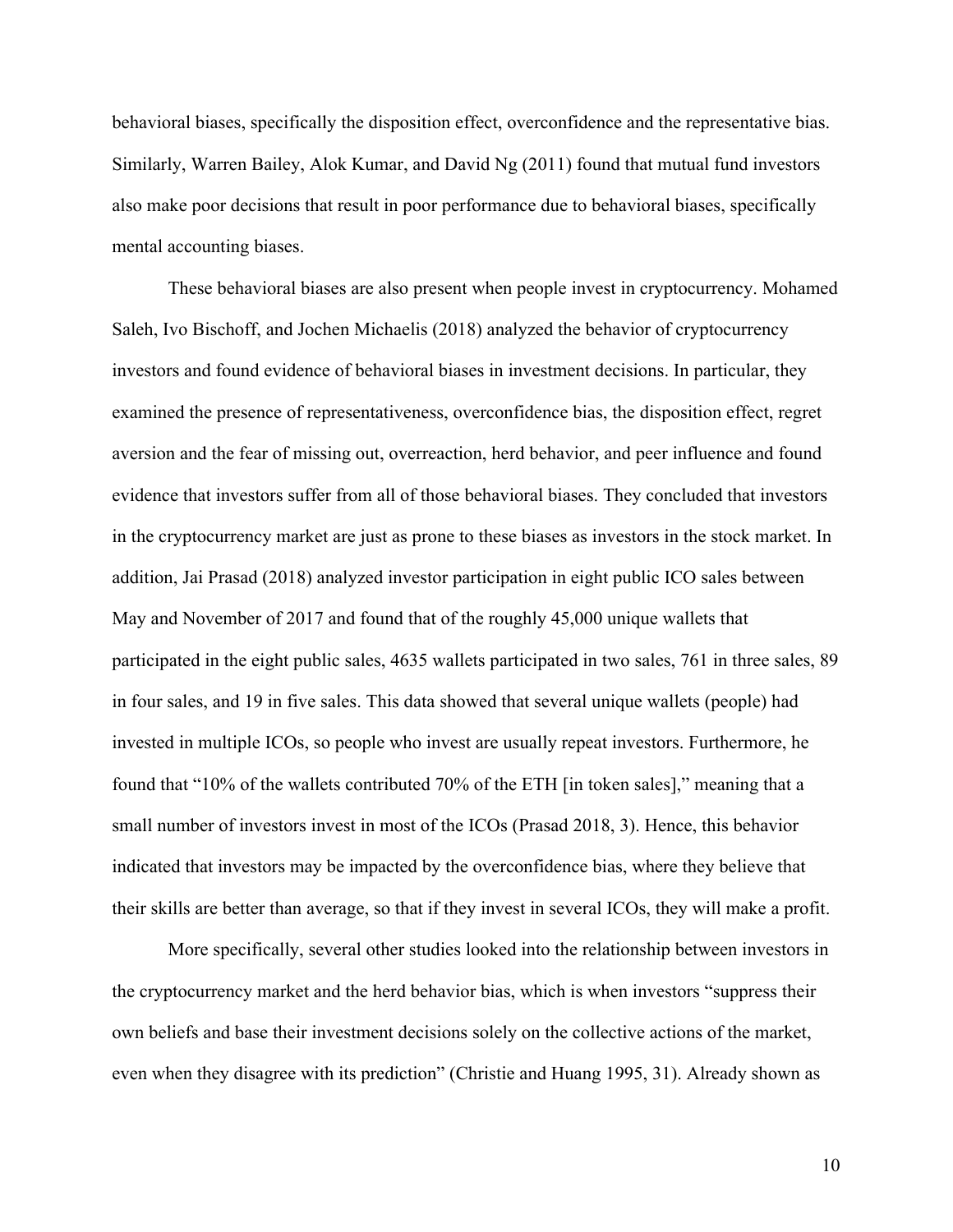evident in the equity market, herd behavior was also present in the cryptocurrency market in the findings of several studies. David Vidal-Tomás, Ana Ibáñez, and José Farinós (2018) discovered that herd behavior was common in the cryptocurrency market during down markets, and that traders used the behavior of the main cryptocurrencies, such as Bitcoin, Dash, Litecoin, Stellar and Ripples, to make investment decisions about smaller cryptocurrency even though they are not necessarily interdependent. Similarly, Eli Bouri, Rangan Gupta, and David Roubaud (2018) used a rolling-window analysis and logistic regression to determine that there is significant herd behavior that tends to occur as uncertainty increases in the cryptocurrency market. Furthermore, in his study, Obryan Poyser (2018) found empirical evidence of herd behavior that echoes previous findings. Though there is no literature on the influence of behavioral finance on ICO investors specifically, this paper draws on the literature on related to behavioral biases and cryptocurrency investors to guide the research.

#### **RESEARCH QUESTION**

The research question explores why people invest in ICOs and their behavioral biases. Specifically, this paper examines the reasons individual investors invest in ICOs in general, not why they invest in a specific ICO. Since investing in these high-risk, unregulated ICOs was found to be irrational by Zetzsche et al., all ICOs will be treated the same—as irrational investments. As a result, the focus will be less on the merits of specific ICO companies and more on the merits and draws of the field as a whole. The purpose of this paper is to study the behavioral finance concepts that influence people's decision to invest in ICOs. Since it is not feasible to analyze the impact of all behavioral biases, this paper will examine the tendency of ICO investors to be impacted by: (1) herd behavior and the fear of missing out, as well as (2) overconfidence, which could lead to overreaction, and the underlying self-attribution and hindsight biases.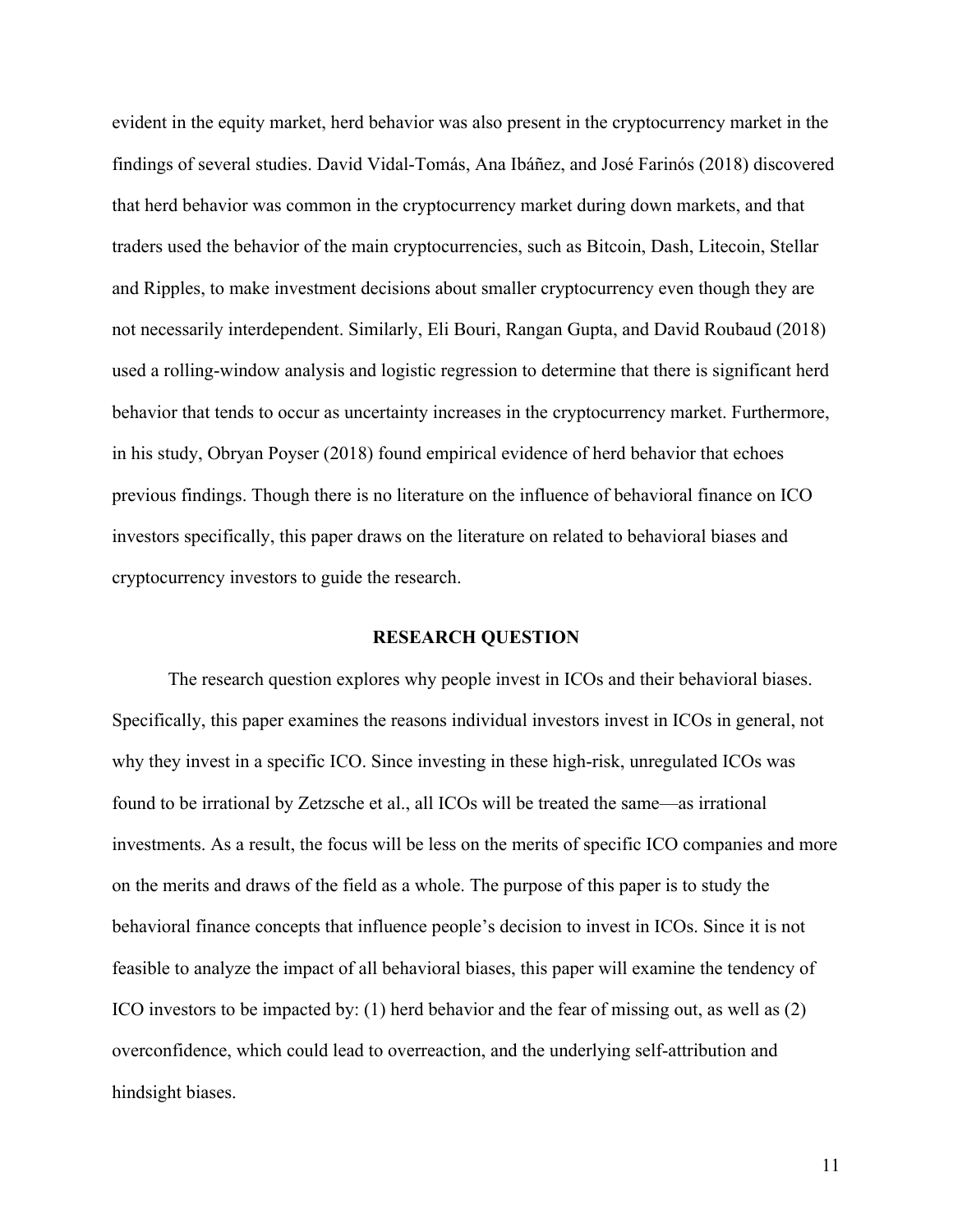Herd behavior, as described in the previous section, is the tendency of individuals to mimic the behavior of others in a larger group, regardless of whether the action is rational or not. Usually, the action is not one that the individual would make by him or herself, and generally is swayed by the larger group. The fear of missing out, which is tied to herd behavior, is the tendency to partake in an action or opportunity that others are undertaking in fear of future regret (Saleh, Bischoff, and Michaelis 2018). Overconfidence, on the other hand, is when individuals believe their personal skills or abilities are better than the average, and it stems from the selfattribution and hindsight biases. Nicholas Barberis and Richard Thaler (2003, 1064) describe the self-attribution bias as the tendency to "ascribe any success they have in some activity to their own talents, while blaming failure on bad luck, rather than on their ineptitude. Doing this repeatedly will lead people to the pleasing but erroneous conclusion that they are very talented." In addition, they describe the hindsight bias as the tendency to "believe, after an event has occurred, that they predicted it before it happened. If people think they predicted the past better than they actually did, they may also believe that they can predict the future better than they actually can" (Barberis and Thaler 2003, 1064). These two biases lead to the overconfidence bias, which can prompt overreaction, and can result in an investor making more irrational decisions.

#### **HYPOTHESIS**

The hypothesis of this paper is that investors are first drawn to invest in ICOs due to the herd behavior & fear of missing out on the get-rich-quick potential, and they will use overconfidence to justify the results of the investments and continuing investing. Even if investors do not believe investing in ICOs is the best financial decision, they will have a fear of missing out on a potentially profitable opportunity and will tend to follow and copy other people who are investing. Once they do start investing, they will attribute good outcomes to their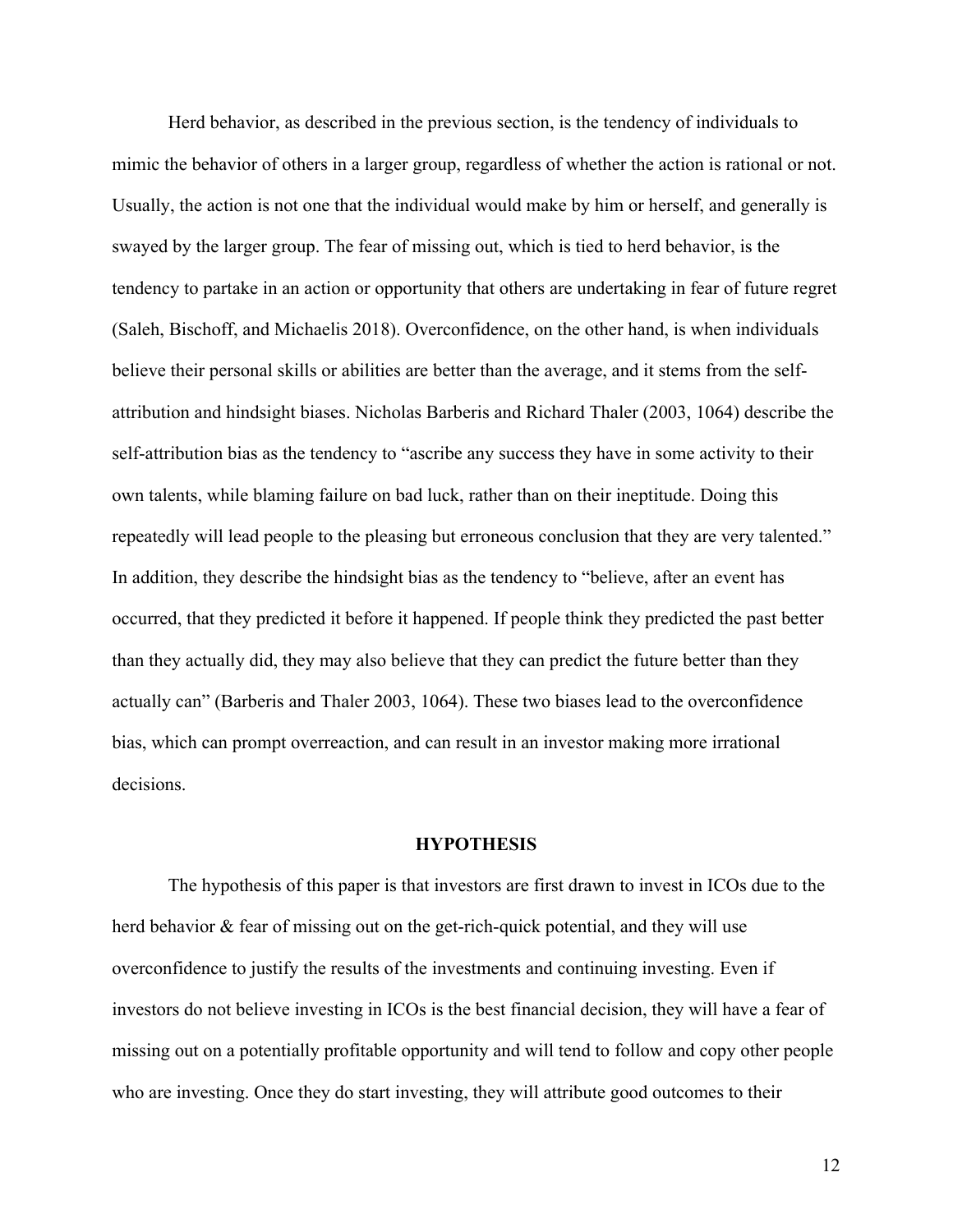personal ability and bad outcomes to bad luck. As a result, if they gain high returns, they will invest even more believing they are skilled investors, and if they lose, they will blame bad fortune and try their luck again by investing, which perpetuates the irrational decision to invest in the first place.

#### **SIGNIFICANCE**

This topic and the consequences of this issue would be of interest to investors, firms looking to issue an ICO, regulators and academics/researchers. For investors, more insight on behavioral finance characteristics and the irrational financial decisions people make when deciding to invest in ICOs might open their eyes and help investors make more informed choices. For firms looking to issue an ICO, if they know why people invest, they can increase the amount raised by targeting and playing to those reasons. This type of targeting marketing could lead to manipulation and fraud, which is why regulators, such as the Securities and Exchange Commission (SEC), need to understand the reason why people invest in ICOs in order to protect them. The SEC has not released definitive regulation on ICOs, so this paper would provide more insight on this emerging field as they are still determining legislation. Lastly, for academics and researchers, this paper would add and contribute to the growing body of research on cryptocurrency and ICOs. There has not been much research conducted at the intersection of behavioral finance and ICOs, so this paper could provide initial information that researchers could use to further explore the phenomenon.

The target audience is investors, regulators and academics/researchers, since the goal is not to help firms commit fraud. They would want to see why people invest in ICOs and the underlying behavioral finance reasons in order to determine how to respond to them. This paper will explore both the reasons why people invest in ICOs as well as recommendations of industry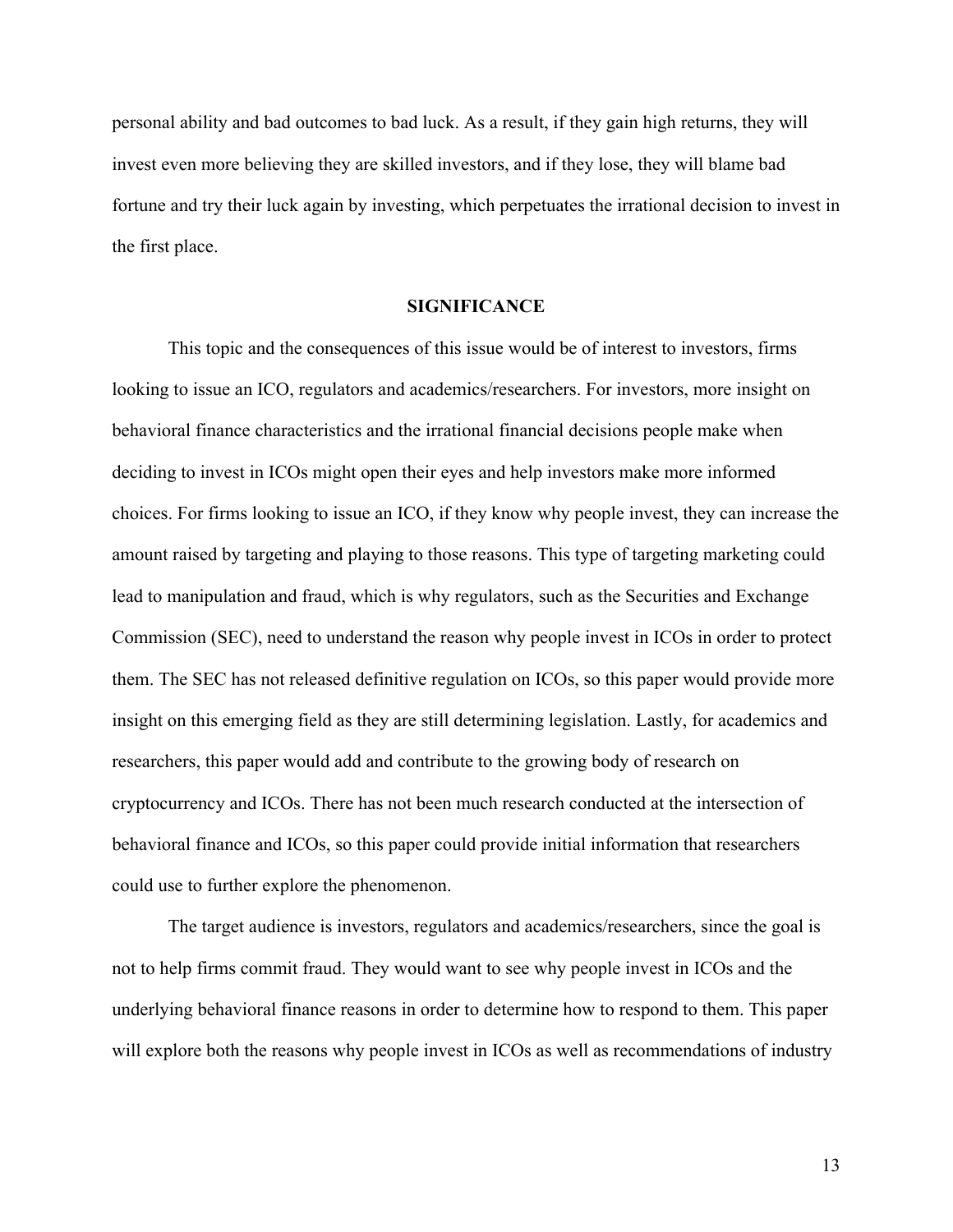experts and analysts. For the regulators, this paper will suggest ways to increase regulation to protect investors and reduce fraud.

## **METHODS**

The methodology used in this paper can be broken down into three sources of data: (1) white papers from companies issuing an ICO, (2) ICO experts or analysts' opinions and recommendations on investing in ICOs, and (3) online blogs/opinion articles by individual investors detailing the reasons why they invest in ICOs. These three types of data addressed reasons why ICO experts or analyst and individual investors invest in ICOs as well as what firms that are looking to issue an ICO are doing to convince investors to invest.

Since online blogs/opinion articles and white papers are publicly available online, the data collection method involved online searches and resulted in easy access. Some ICO experts or analysts also publish their opinions and recommendations online, so their publicly available content was also easily found online. Gathering pubic information was important because since the main focus on this paper is to investigate why ordinary people invest in ICOs, the research had to collect data in places where individual investors have easy access to information to help make their investment decision. For example, if when people were researching whether or not they should invest in ICO, they came across a particularly compelling article, then this research would need to incorporate that evidence, and the only way to find it would be to look at publicly available search sites.

By gathering and analyzing the data, this paper explores the main reasons experts and individual investors invest in ICOs and how a firm's white paper might influence the decision. Using this information, this paper makes recommendations for policy makers to increase regulation to protect investors and decrease fraud.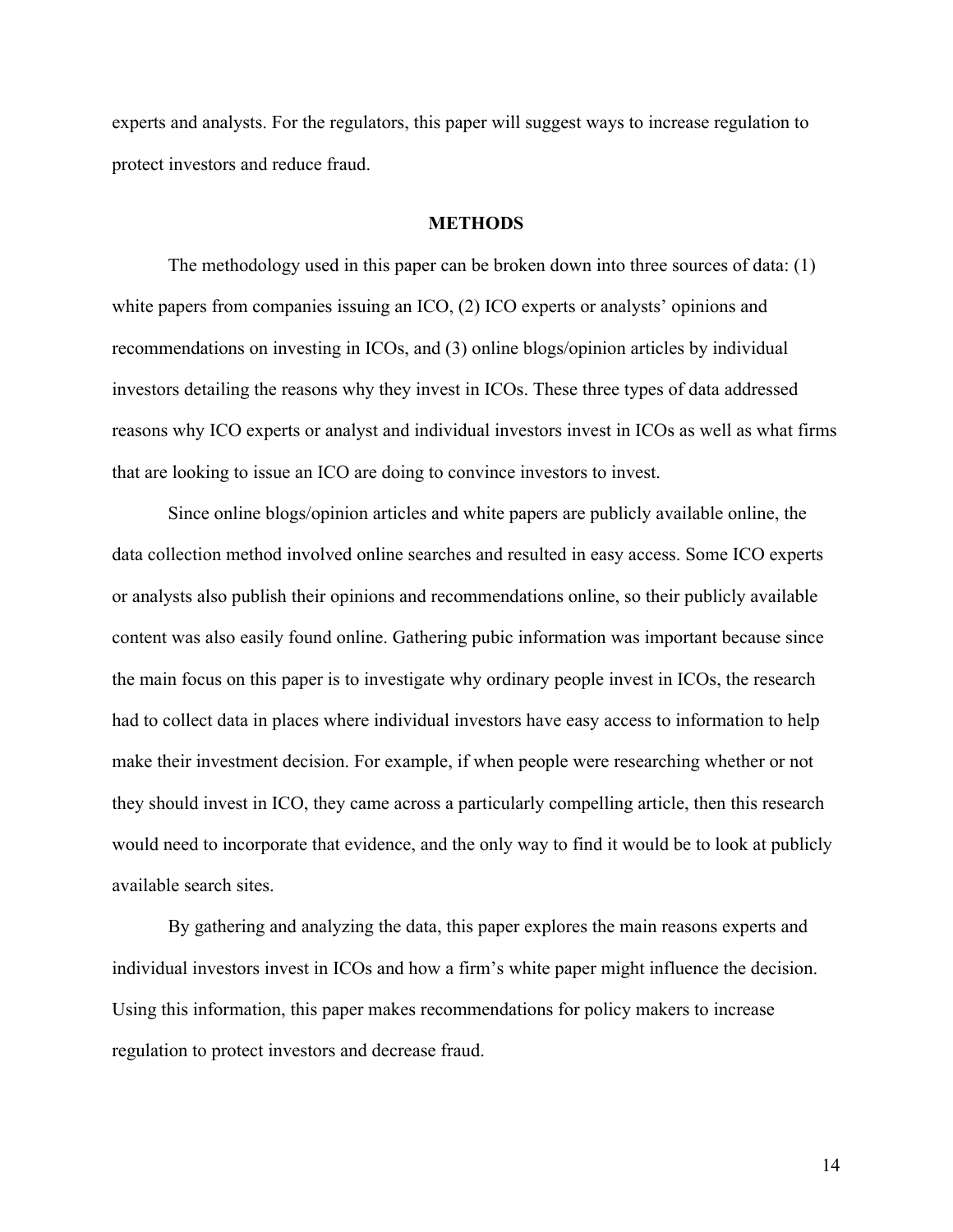## **White Papers**

White papers were collected and analyzed to examine the use of language in persuading investors, such as if and how many times companies referenced key words or concepts like "return" or "volatility." While there are several websites that have white papers, there is no universal database of all white papers released. Hence, the website with the most comprehensive list of white papers—White Paper Database (whitepaperdatabase.com)—was used and served as the basis of this dataset.

After 185 white papers were collected, they were then analyzed using a text analysis software with a similar method that Christian Fisch (2018) used in his study *Initial Coin Offerings (ICOs) to Finance New Ventures: An Exploratory Study*. He used Linguistic Inquiry and Word Count (LIWC) software to match and count words in white papers to a certain domain. For example, in order to measure "achievement," the software would scan the text for similar, individual words such as "success", "win" and "better" and count the number of times those words appear. When analyzing white papers, Fisch (2018, 15) focused on "five dimensions that could be relevant to investors when investing in ICOs: achievement, reward, risk, analysis, and clout." This paper used a similar methodology of scanning the text and counting words, but instead of using LIWC software, the linguistic analysis was conducted using a personalized software developed for this research. The software scanned the text to determine which words were most common as well as relevant to investors, instead of using predetermined dimensions as Fisch did in his research. This way, the parameters for the linguistic analysis were set by the data in the white papers rather than arbitrarily or by the researcher.

More specifically, the software went through all 185 PDFs of white papers, counting the number of times each word was used. To avoid non-significant results, words such as determiners (the, a, an), helping verbs (have, be, must, would, etc.), pronouns and all the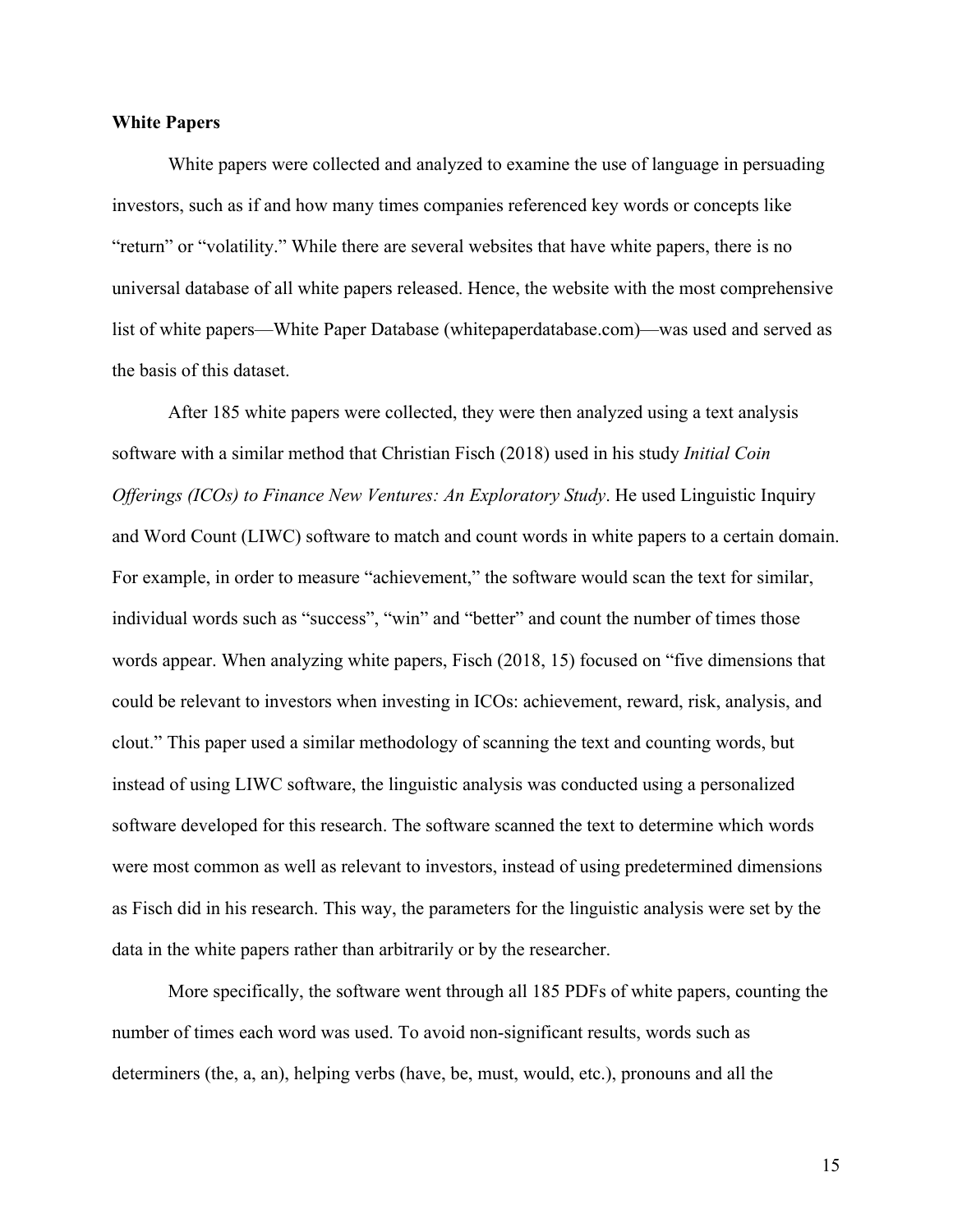commonly used "stop-words" in natural language processing, from the Python NLTK package (https://gist.github.com/sebleier/554280) were omitted. Each word was lemmatized, so that words marked as verbs were made into the infinitive, and all nouns were made singular. This conversion of a word into its simplest dictionary form allowed different inflections of the same word to be counted together. In the end, the program outputted the top 100 most used words ranked, and their frequencies.

#### **ICO Experts or Analysts**

This paper originally looked into institutional investors' opinions and recommendations on investing in ICOs in order to analyze what "traditional" financial experts were saying. However, after finding no public data from the largest institutional investors and realizing the ICO field does not have traditional experts like the equity market, the research created new criteria for an expert and pivoted to ICO experts or analysts' opinion. In this new field, ICO experts hold influence just like institutional investor analysts do in the traditional finance field, so thus, ICO experts play the same role in the ICO market as institutional investors do in traditional market.

Since the ICO market is relatively new, there are no widely agreed upon experts—there is no Warren Buffett of the ICO world. As a result, this research considered anybody who is active in the space beyond just investing and contributed to ICO research and literature an expert. The easiest and most accessible way of finding experts was to search "ICO expert invest" in Google. In fact, this search method is what individual investors might do if they wanted expert opinion on whether or not to invest in ICOs. One article, which was the sixth link to appear on the search, was titled "Do You Invest in ICOs? 9 Crypto Experts Share Their Opinions" and included opinions from several experts (Invest in Blockchain Editorial Staff 2018). Furthermore, there was another article titled "Which Are The Top Bloggers Who Write About Initial Coin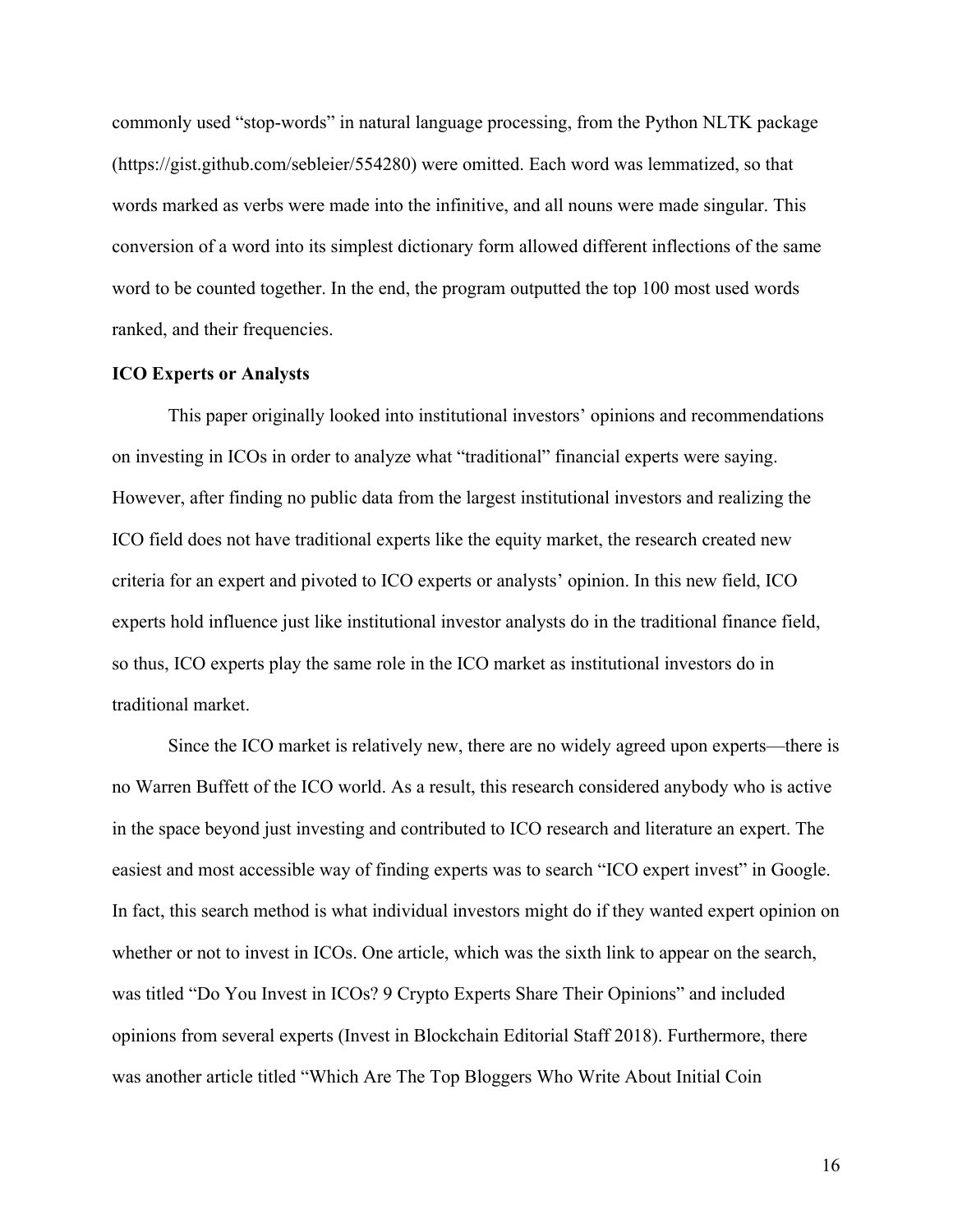Offering?", which also mentioned an expert, Chris Skinner (HiP Interactive Property 2019). In addition, this dataset included the recommendation of a "Certified Venture Capital Professional – Director" on Wall Street Oasis who received a "best response" ranking, indicating that people trust and respect his opinion (Wall Street Oasis 2018). Lastly, the paper also included an interview conducted with an expert, Kenyon Hayward, to gather his recommendation.

After gathering the opinions and recommendations of 12 experts, this research then analyzed them to see if there were any patterns that might influence people to invest in ICOs. For example, if a reputable expert were to write about how he or she thought ICOs are great investment opportunities and had made high returns, then that might be a reason why some people would also invest in ICOs—similar to the Warren Buffett Effect. If this effect were to be seen in the ICO market, then this research would link it to behavior finance concepts, most likely herd behavior.

## **Individual Investors**

The best way to understand why people invest in ICOs is to simply ask people why they invested in ICOs. Hence, this paper gathered data from online blogs or opinions articles where people described the reasons why they invested in ICOs, following the guidelines and ethical standards set by *'Entering the Blogosphere': Some Strategies for Using Blogs in Social Research*  (Hookway 2008). To find self-declared reasons why people invest in ICOs, this research searched the discussion boards of Quora, Reddit and Wall Street Oasis, which are commonly known blog websites that people frequent when they have a question or need advice. Furthermore, those three websites, along with others, were top searches on Google under "why do people invest in ICOs?" The other sources of blog posts collected were articles on Medium, ICO Now, Hackernoon and CCN. Though these websites might not be the most respected or trusted websites, they included common ICO investors' opinions on why they invest, which was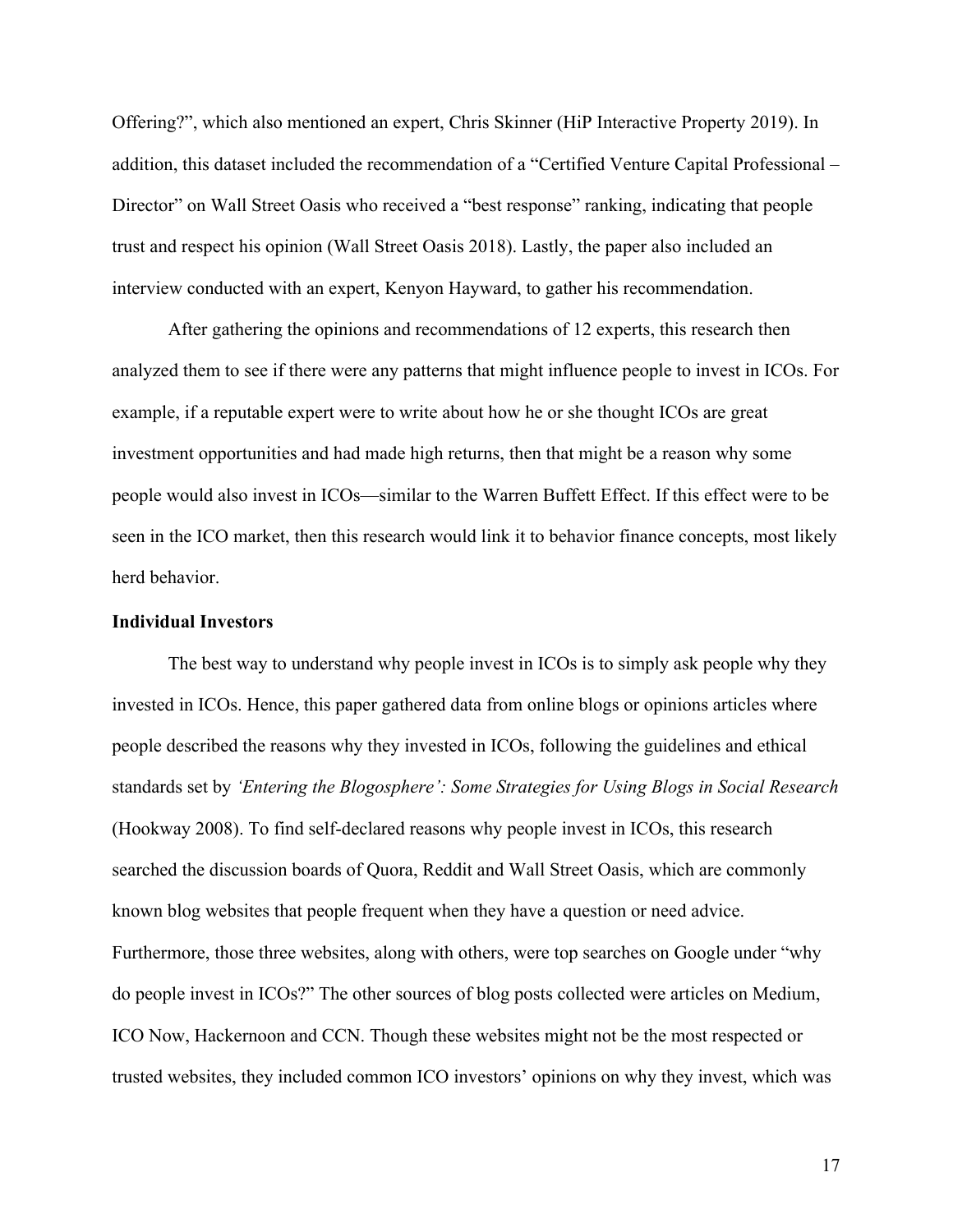why they were used in this research. The analysis was done on the responses to the questions people posted asking why people invest in ICOs.

After gathering testimonies from 50 people, this research analyzed them by looking for patterns. Once the patterns were determined, they were related to the specific behavioral finance concept that most closely resembled the motivation for their investment in ICOs. The behavioral biases were not predetermined, but rather determined by the data. The most weight was placed on individual investor's opinion describing why they invested in ICOs because this data came directly from the source, so there was no better indicator than the investors themselves.

#### **RESULTS**

#### **White Papers**

The top ten most common words in all of the 185 white papers were "token," "transaction," "blockchain," "user," "data," "network," "contract," "node," "system" and "market," and they appeared 11574, 9426, 9318, 8122, 7773, 7445, 6401, 6373, 5953 and 5680 times total, respectively. Of the top 100 most common words, only eight words could have the potential to sway investors to invest, and those words were "new" (#15), "value" (#18), "payment" (#38), "consensus" (#56), "financial" (#58), "cost" (#62), "risk" (#75) and "reward" (#76). They appeared 4871, 4315, 2757, 2182, 2138, 2127, 1870 and 1864 times total, respectively. Those words were chosen because of their association with financials and return; however, without context from the white papers surrounding those words, this paper cannot conclusively say if those words were actually meant to influence investors. Correlation was not calculated because of the significant confounding variables. Furthermore, even if there were a correlation, it would be difficult to prove causation between white paper content and increased investment.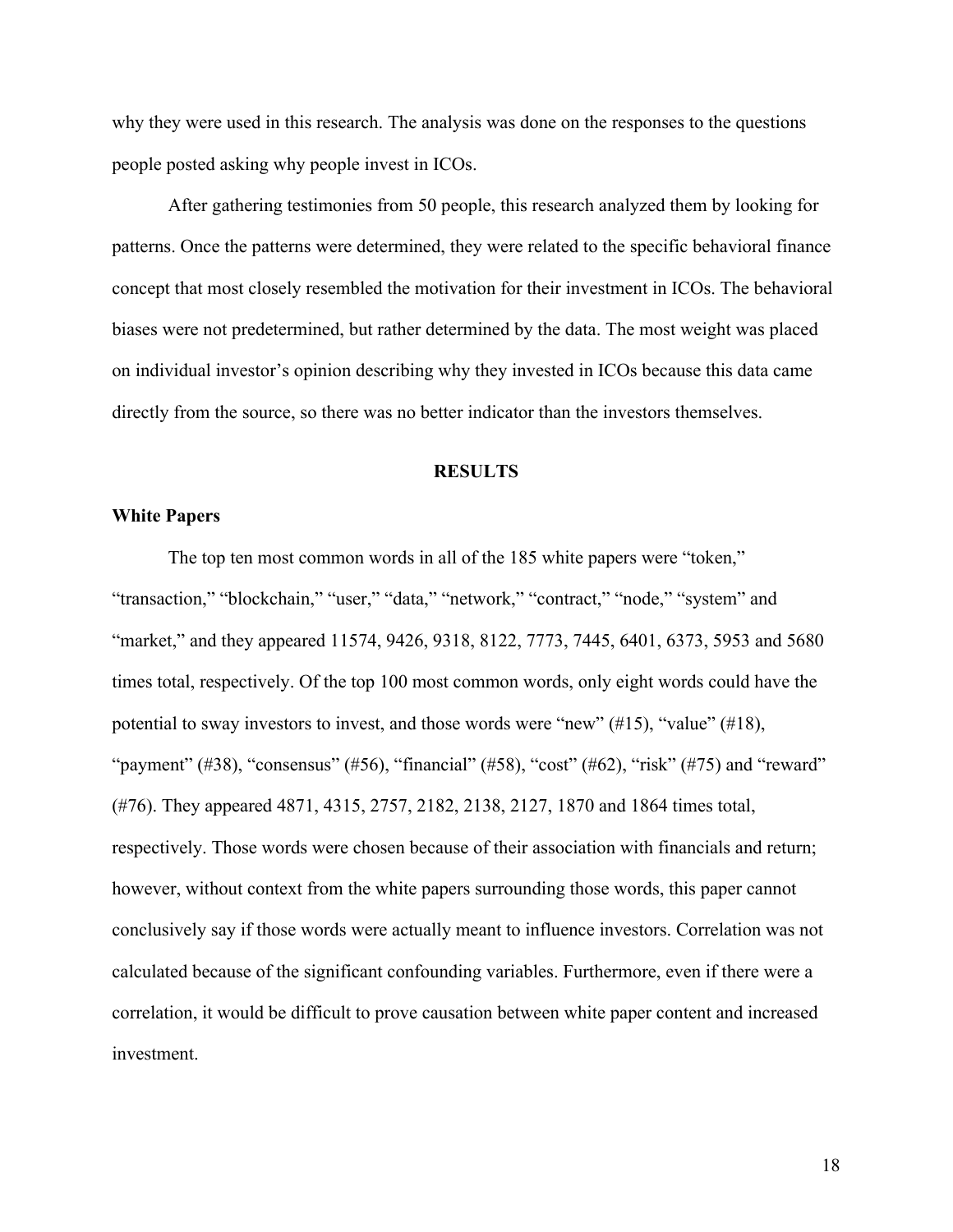### **ICO Experts or Analysts**

Of the 12 experts, all but two people (or 83 percent) did not recommend investing in ICOs, and they overwhelmingly believed ICOs are scams and not sound, rational investments. A couple of the most representative quotes from ICO experts were: "while I believe there is still plenty of money to be made in the ICO space, I think the heyday for initial coin offerings has come and gone, thanks to increased regulatory scrutiny," and "I also think the majority of ICOs are useless / scammy" (Invest in Blockchain Editorial Staff 2018, 3-4). Additionally, one expert summarized ICO investments by saying:

If you're not risking much, knock yourself out. But view this as a gamble, not an investment. And if you get lucky, and happen to pick the winner in this chariot race, congratulations. But try not to pretend ex post that you were some sort of genius, and saw the whole thing playing out precisely as it did. (Wall Street Oasis 2018, 5)

Most experts believed the risk of ICOs is too great and would rather put their money towards safer, more traditional investments. This sentiment was echoed in the interview with Ken Hayward, who also did not invest in ICOs. Even if experts did invest, they understood that it was a gamble with the odds of success dependent on luck. No expert recommended investing in ICOs like they would in traditional investments like equity or debt, and if someone wanted to invest in ICOs, then experts would recommend that they exercise extreme caution and only invest what they can afford to lose.

For the two experts who did invest in ICOs, they still recognized the significant risks involved. One analyst wrote, "no gamble, no future," recognizing that investing in ICOs is more of a gamble than a rational investment (Invest in Blockchain Editorial Staff 2018, 5). The other expert wrote, "I have strict criteria for investing as I have been burned before," mentioning that he is very careful when investing in ICOs (Invest in Blockchain Editorial Staff 2018, 9). Neither of them recommended that others to invest in ICOs without conducting thorough due diligence.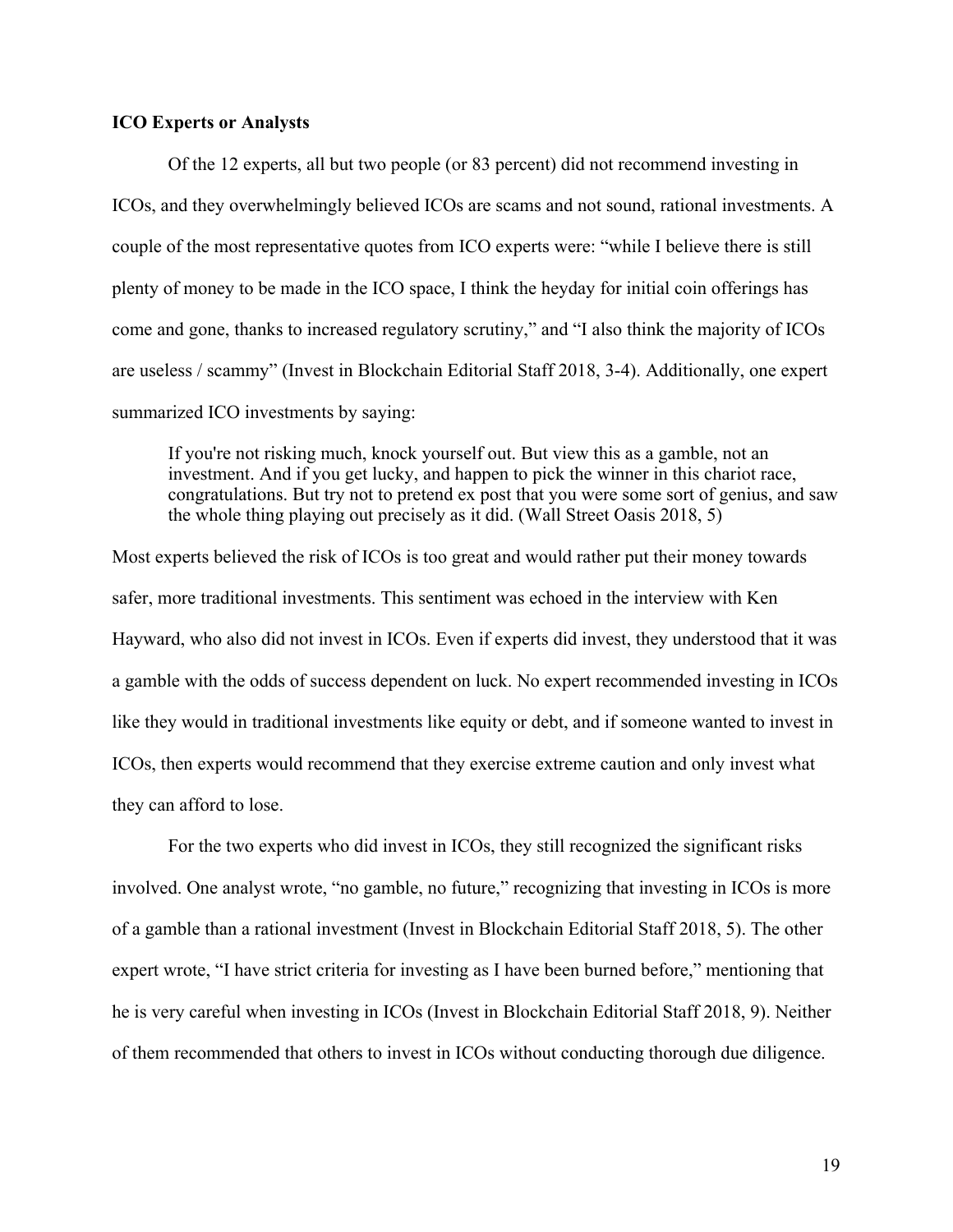#### **Individual Investors**

Of the 50 individual retail investors' opinions gathered, 28 people's responses (or 56 percent) fell under the overconfidence bias and 22 people's responses (or 44 percent) fell under the herd behavior & fear of missing out (FOMO) bias. These two types of biases were not specific sought out in the responses, but rather, the data naturally divided into these two categories.

For the herd behavior and FOMO bias responses, seven responses were tied to herd behavior and 15 were linked FOMO. The most typical responses indicating herd behavior were, "It's hight [sic] time to invest in some altcoins while cryptocurrency is so popular," "everyone and their blind dog is getting involved and it is evident that many are financially ill-informed," and "I have made the decision to take advantage of this opportunity [because]… My colleague likes it…" (Ario 2018, 3; Wall Street Oasis 2018, 5; Broadhurst 2017, 6). These responses were indicative of herd behavior because they showed how people were investing simply because ICOs are popular and other people are investing. In addition, the most typical responses indicating FOMO were, "The more I see values on coins sky rocketing the more I don't want to miss out on the gains," "If you don't invest a token amount of money, you could be seriously kicking yourself in a month or two" and "ICOs is new way to make you a millionaire" (Wall Street Oasis 2018, 1; Wall Street Oasis 2018, 10; ICOnow, n.d., 1). These responses were indicative of FOMO because they showed how people were investing due to the fact that they did not want to miss out and regret potentially making lots of money.

On the other side, for overconfidence, the most common responses were, "With right ICO you can make quick burst of profit! Of course you need to choose right ICO," "It is the best way to invest and earn good money and indeed it made a lot richer. you only have to chose [sic] the right ico," and "Way easier money than anything else in the trading space. As long as you trade it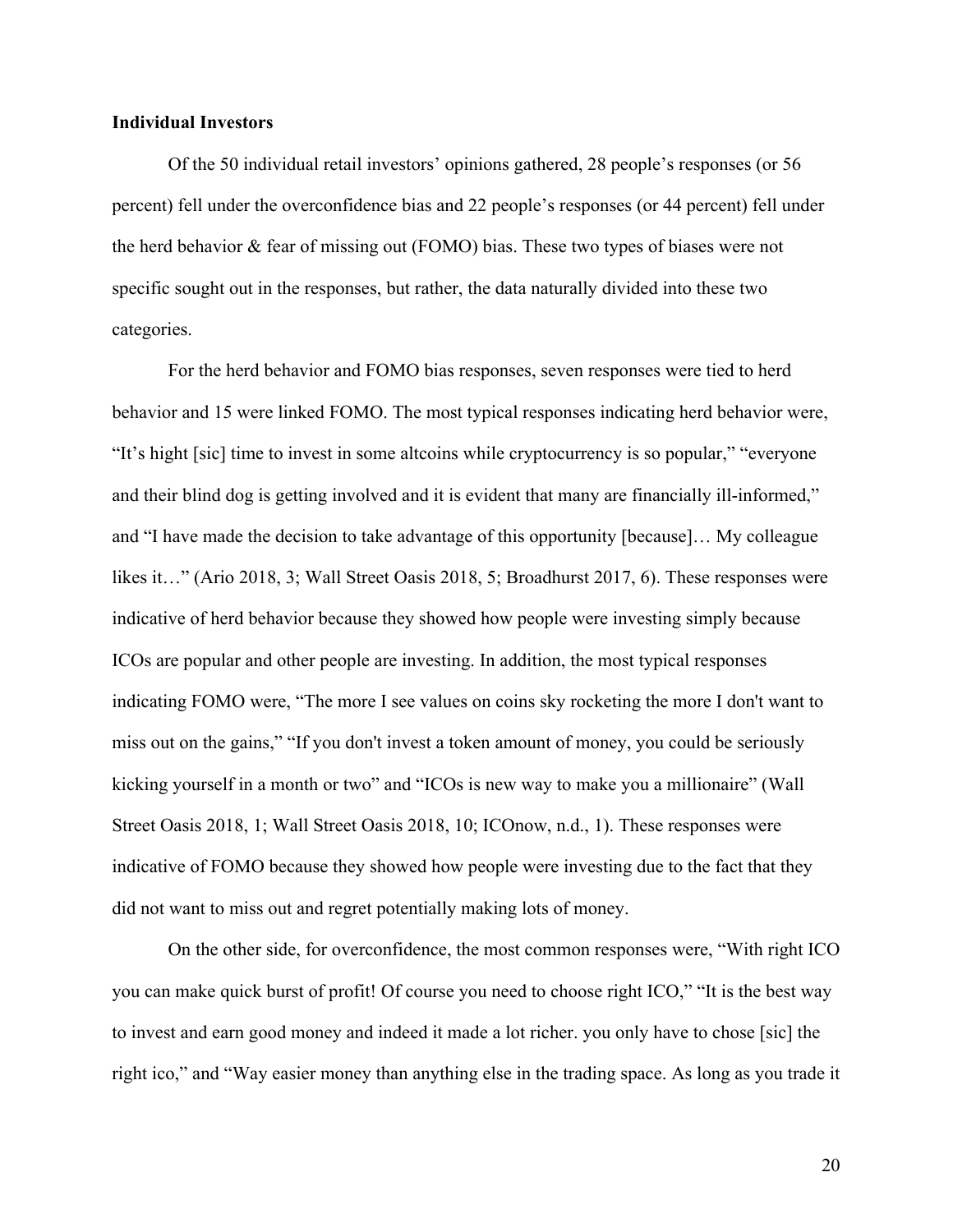and manage risks there's money to be made" (Zins 2018, 3; ICOnow, n.d., 2; Wall Street Oasis 2018, 8). These responses indicated overconfidence because they showed how people believed they could have the knowledge to choose the right ICO that will make them rich, even though that knowledge does not exist. Since there is not enough financial information available on any ICO, it is impossible to accurately analyze and choose the ICOs that will be profitable.

#### **DISCUSSION**

The purpose of the white paper research was to observe the amount of marketing language that went into the white papers, and whether companies used this type of white paper marketing to influence people to invest. The top ten most common words were to be expected from a white paper, since they were all words related to the mechanics behind blockchain and ICOs. It made sense that companies wanted to describe the intricacies of how they operate. However, based on just the list of top 100 words without any context, only eight words (or 8 percent) could be categories as potential marketing, which was a small minority of the total words in a white paper. Even if those eight words were actually meant to be a marketing tactic, there would be no scientific way of proving that this language was the reason why investors invested due to confounding variables. Thus, the conclusion from the white paper research was that white papers did not influencing people to invest, given the small number of words related to marketing contained.

This finding matched that of Christian Fisch's research, where he also analyzed the text of hundreds of white papers and found that no significance between the content of white papers and increased investment (Fisch 2018). He offered two potential explanations: "investors do not read or do not understand the content of white papers" and the text analysis software "does not grasp the content of white papers in a sufficiently nuanced way" (Fisch 2018, 15-16). These two rationales could also be applicable to this research because both explanations could be plausible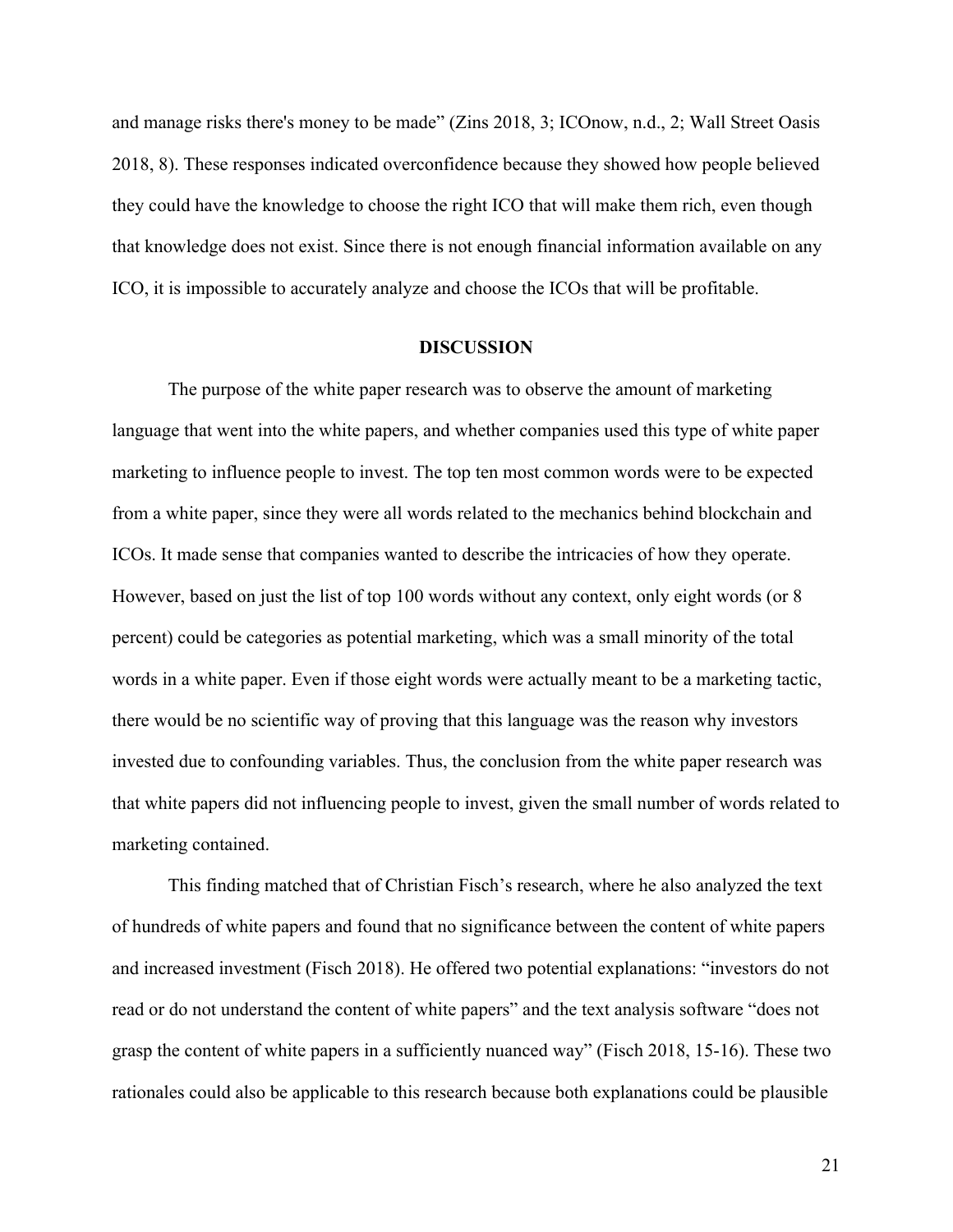in this context. If investors do not read or understand the content of white papers, then it would support the argument that ICO investors are influenced by behavior finance biases and do not invest irrationally since they are not conducting proper due diligence, which Fisch also suggests. For the second explanation, further research could use different, more sophisticated methods of text analysis to better comprehend the content of white papers.

Since the general consensus among ICO experts was that they do not, nor recommend that others, invest in ICOs, expert opinion did not influence people to invest. If ICOs were truly a good investment, then experts would capitalize on the opportunity to earn returns and recommend that others do the same. However, there was no Warren Buffett Effect occurring in the ICO market, so the motivation to invest lied in other reasons. Since people were investing despite the fact that most experts recommended against it, it showed that people's investment in ICOs was irrational. Thus, people's decision to invest could be attributed to behavioral finance biases, which runs counter to rational thinking.

In the research on individual investors, people's reasoning for investing in ICOs fell into two categories: overconfidence bias and herd behavior & fear of missing out bias. The people who exhibited overconfidence bias believed they could do research and choose the right ICOs that would be highly profitable, while those who exhibited herd behavior & fear of missing out bias had heard about the high returns of ICOs and did not want to miss the opportunity to earn large gains. Both of these ways of thinking are fallacies and irrational, which is similar to what previous researchers have found.

Given the literature on ICOs and expert opinion, the only rationale way of thinking about investing in ICOs is to equate it to gambling or buying a lottery ticket. As mentioned previously, researchers at the University of Luxembourg Law found that potential ICO investors are given "so little financial information that their decision to fund the ICO cannot be based on a rational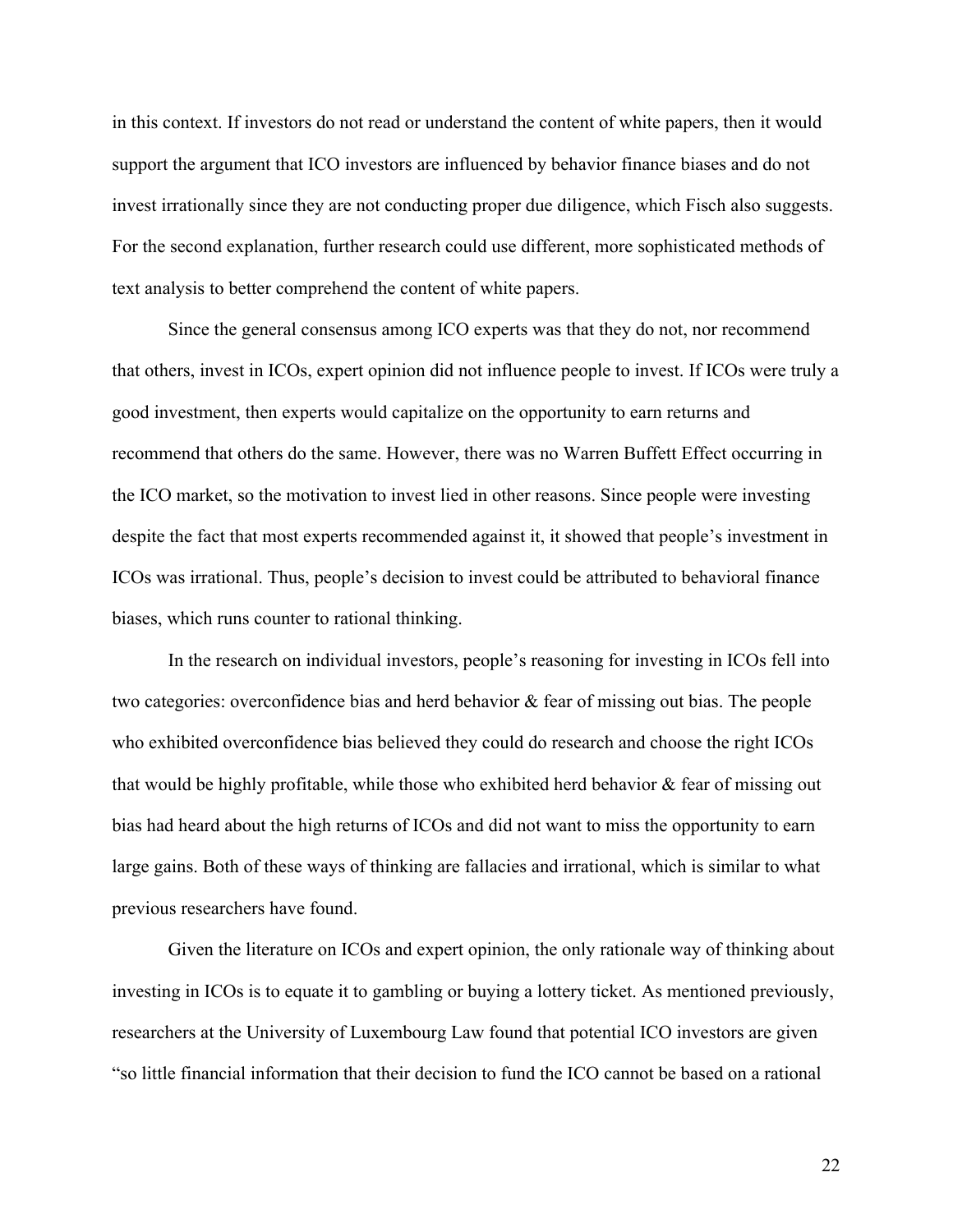calculus" (Zetzsche et al. 2017). Thus, anybody who stated that they researched the company before investing and felt confident about the ICO investment was affected by the overconfidence bias, thinking that they were talent enough to pick the right investment when in fact nobody has that ability. Furthermore, investing in ICOs because other people are doing so and not wanting to miss out is not a rational and sound investment strategy—it is the blind leading the blind. There was underlying herd behavior in all of the responses because they were found on a blog, which showed that those investors read or seek the opinions of the larger group.

These findings showed that the average individual retail investor was ill-informed about the risks of investing in ICOs and unaware of their biases. They downplayed the risks while overplayed their abilities to choose the right ICO that will make high returns—in fact, nobody has that ability as it is impossible to accurately predict which ICOs will be successful due to the lack of financial information. In most responses, people cited the extraordinarily high returns that ICOs could generate as a reason to invest, while many only briefly mentioned the high risks involved. Furthermore, people believed they could minimize the risk by conducting due diligence. The most that anybody said about risks of investing was that people should only invest as much as they are willing to lose, which equates investing in ICOs to gambling. Unlike gambling, however, people believed they had higher odds and could confidently stack those odds by conducting proper research. They also did not listen to expert recommendations to avoid investing in ICOs due to the high likelihood of scams. Lastly, none of the individual investors recognized their overconfidence bias or herd behavior & fear of missing out bias. In fact, they went to blog websites for advice, which further increased the herd behavior & fear of missing out bias.

The findings of this paper mostly validated the hypothesis laid out earlier, which stated that "investors are first drawn to invest in ICOs due to the herd behavior & fear of missing out on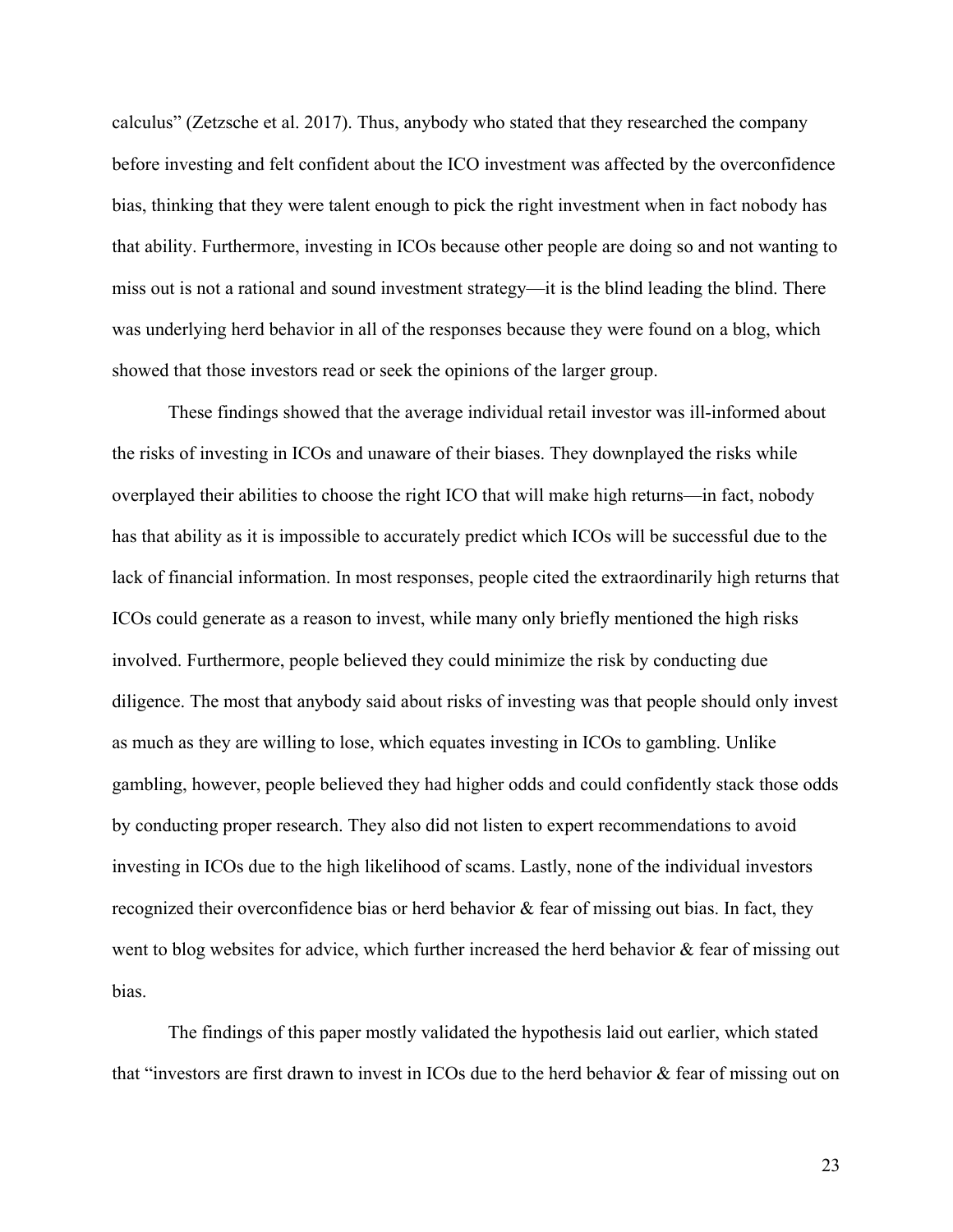the get-rich-quick potential, and they will use overconfidence to justify the results of the investments and continuing investing." The research found that those two behavioral finance biases were the main drivers for ICO investments, but they did not occur sequentially, as the hypothesis predicted. Rather than the herd behavior & fear of missing out bias drawing people in and the overconfidence bias forcing people to continue to invest, both herd behavior and overconfidence biases played a role in motivating people to invest—the motivations leading people to invest were simultaneous instead of sequential. The more-confident investors were inspired to invest due to the overconfidence bias, and the less-confident investors were compelled to invest due to the herd behavior & fear of missing out, though there was a mix of both biases in both types of people.

The implications of this study are important to the development of ICO investing. Playing on the herd behavior and fear of missing out bias of investors, companies that have launched ICOs could increase their marketing to hype up their tokens and spur more investment. Since ICO experts and analysts' recommendations did not influence people to stop investing, the only way to limit or stop this irrational behavior is for regulators to step in. One thing that regulators could do to limit the amount of influence herd behavior and fear of missing out have on investments is to limit or ban ICO referrals. On blogs such as Quora, there were many posts that promoted specific ICOs by mentioning that there was potential to earn high returns, instead of providing genuine feedback or answers to the question. Although the conversion rate of the referrals to investment is unknown, these types of advertisement incite herd behavior and fear of missing out due to the language used. Thus, regulators should limit or ban this type of direct peer-to-peer marketing on blog site by creating specific boundaries for where ICO marketing is allowed to limit the effect of the herd behavior and fear of missing out bias, as well as force advertisements to list all the risks in addition to just the benefits to reduce overconfidence.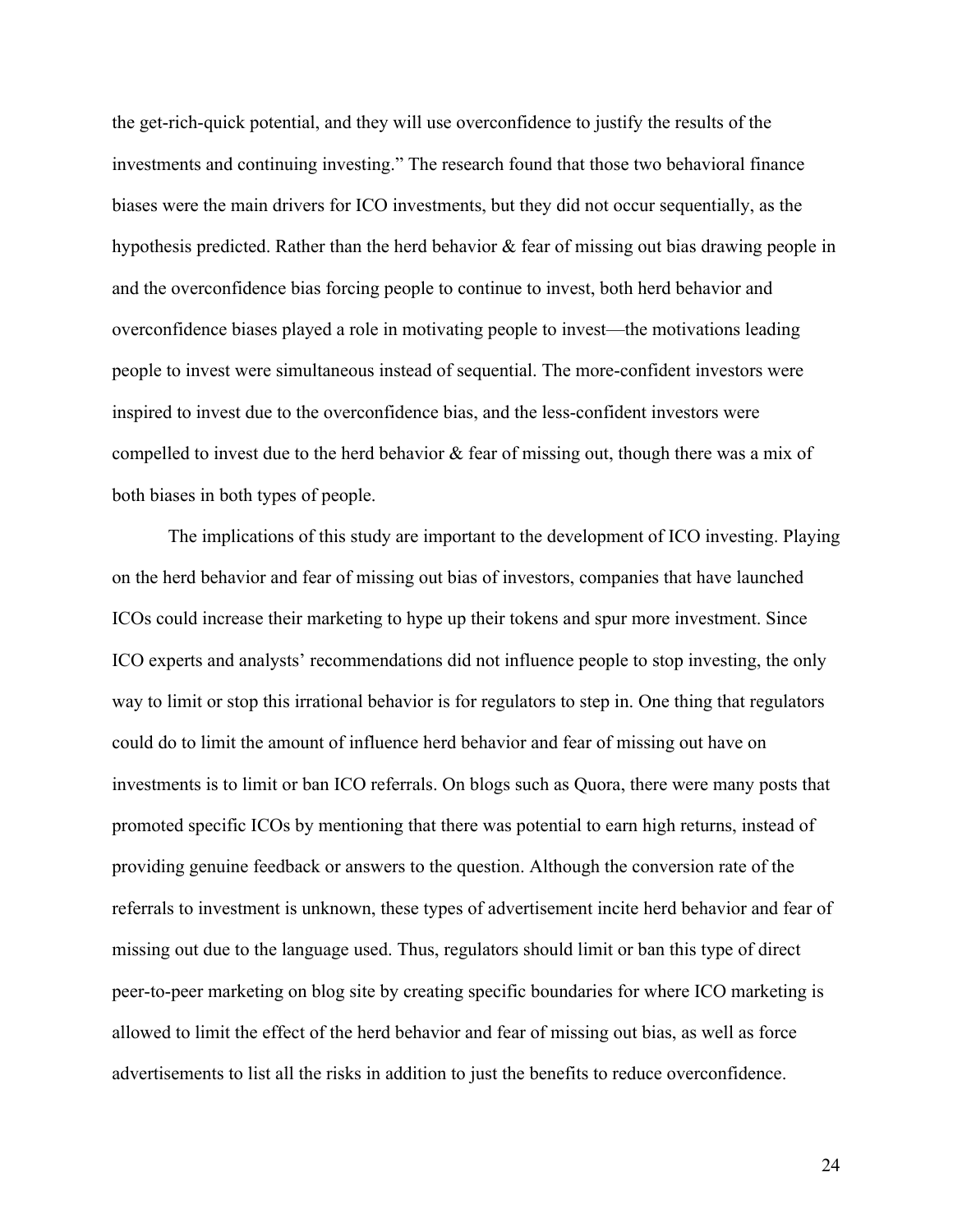#### **CONCLUSION**

The goal of this research was to determine why people invested in ICOs. After collecting and analyzing the data, this paper concluded that white papers and ICO experts did not influence people to invest in ICO. It found that the main factor that motivated investment was behavioral finance biases, which fell into two categories: the overconfidence as well as the herd behavior & fear of missing out bias. One category of investors believed they had the skills to accurately choose the right ICOs that would result in high returns, while the other category of investors saw other people making large gains and did not want to miss out on the opportunity. To protect investors from these irrational decisions, regulators should decrease the effects of these biases by limiting or banning ICO referrals, which spurs on herd behavior and the fear of missing out. Furthermore, regulators should require ICO companies to mention the potential risks and downsides in order to curb the overconfidence investors have in ICOs.

This research contributes to and echoes the findings of the existing body of literature on behavior financial biases in the markets. Several limitations of this study include the small sample size of white papers, ICO experts and individual investors; the use of blogs like Quora, Reddit and Wall Street Oasis, which may be bias or selective towards certain types of people and might not be representative of all ICO investors; and the text analysis software, which may not have been sophisticated enough to understand the nuances of the language in white papers. Improving upon these limitations may provide more accurate results. Further research topics could be: examining the correlation between ICO investors and gamblers or lottery ticket buyers; tracking ICO investors over time to see if their behavior changes after they start investing; or surveying the demographics and other personal information of ICO investors to see if there are any patterns. As the field evolves, it is important for regulators to protect investors and help them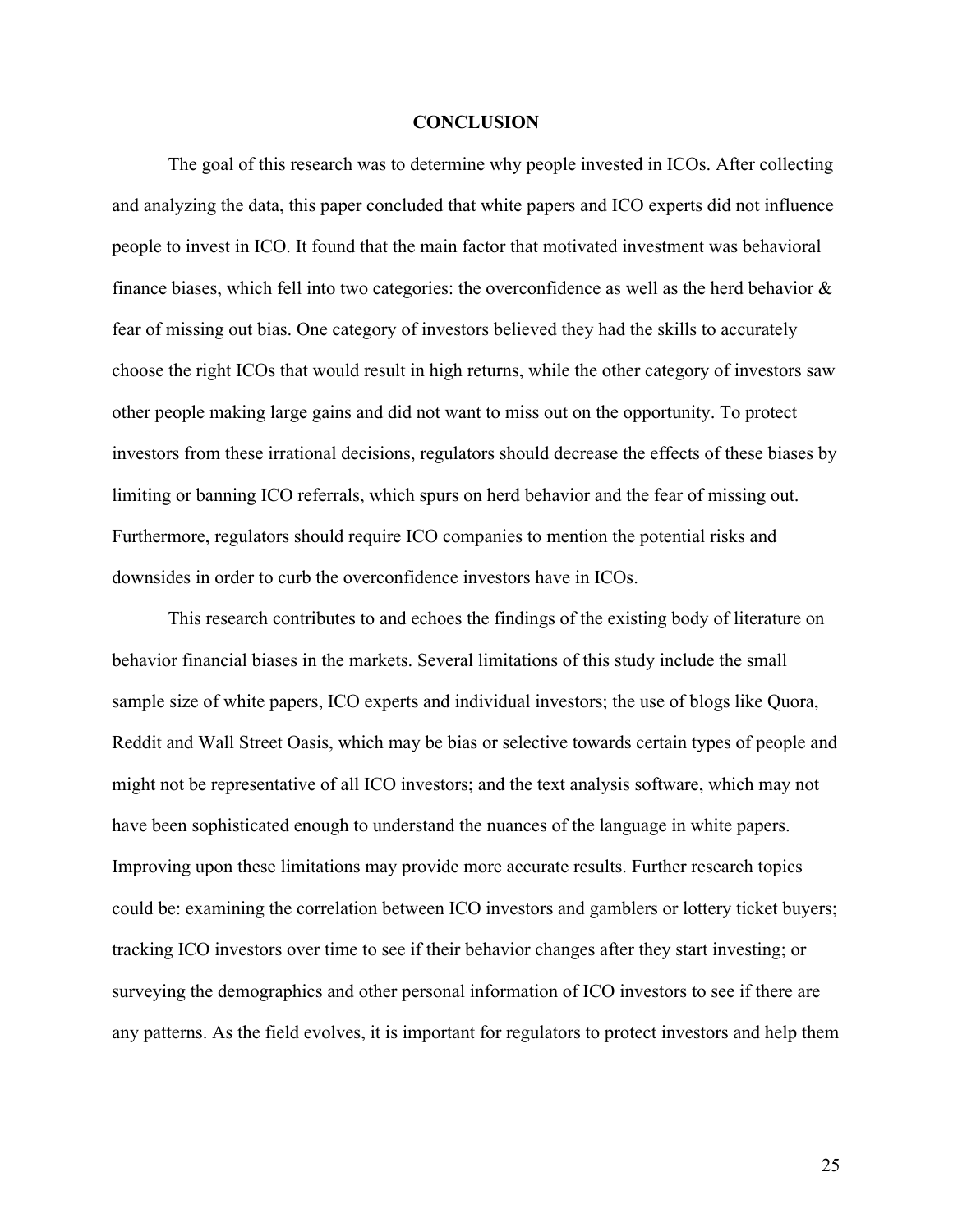protect themselves. Any strides in improving the understanding of ICO investing will help regulators, and all parties involved, better identify how to adapt to a rapidly changing market.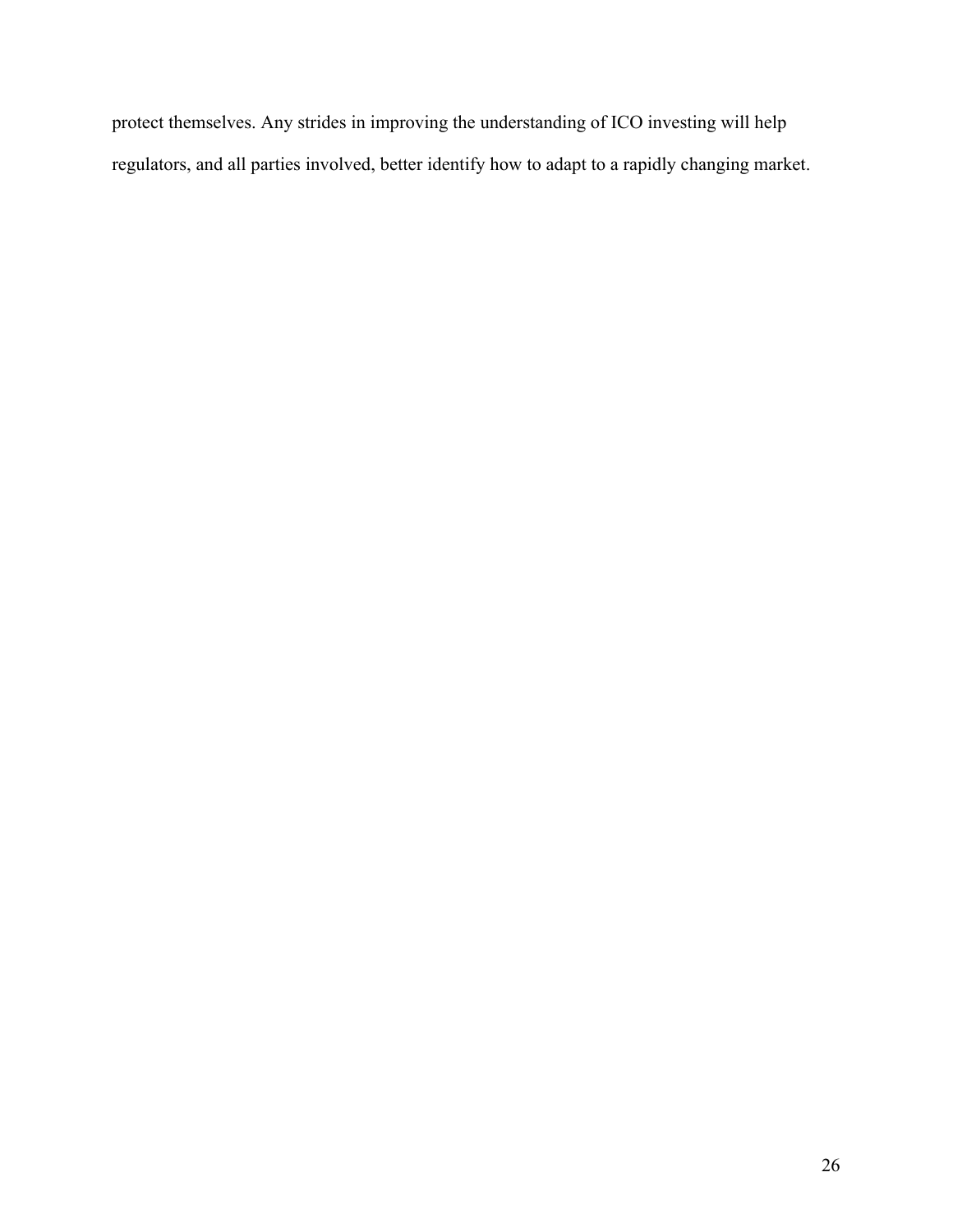## **REFERENCES**

- Amsden, R. and D. Schweizer. 2018. Are Blockchain crowdsales the new gold rush?: Success determinants of Initial Coin Offerings.
- Ario, D. 2018. Is investing in an ICO (Initial Coin Offering) still worth it in 2018? *Quora* (blog). Accessed April 26, 2019. https://www.quora.com/Is-investing-in-an-ICO-Initial-Coin-Offering-still-worth-it-in-2018.
- Bailey, W., A. Kumar, and D. Ng. 2011. Behavioral biases of mutual fund investors. *Journal of Financial Economics* 102 (1): 1-27.
- Barberis, N., and R. Thaler. 2003. A survey of behavioral finance. *Handbook of the Economics of Finance* 1: 1053-1128.
- Bouri, E., R. Gupta, and D. Roubaud. 2018. Herding behaviour in the cryptocurrency market. No. 201834.
- Broadhurst, S. 2017. Why should I invest in ICO? *Quora* (blog). Accessed April 26, 2019. https://www.quora.com/Why-should-I-invest-in-ICO.
- Catalini, C., and J. S. Gans. 2018. Initial Coin Offerings and the value of crypto tokens. *National Bureau of Economic Research* No. w24418.
- Chen, G., K. A. Kim, J. R. Nofsinger, and O. M. Rui. 2007. Trading performance, disposition effect, overconfidence, representativeness bias, and experience of emerging market investors. *Journal of Behavioral Decision Making* 20 (4): 425-451.
- Christie, W. G., and R. D. Huang. 1995. Following the pied piper: Do individual returns herd around the market?" *Financial Analysts Journal* 51 (4): 31-37.
- Cohney, S., D. A. Hoffman, J. Sklaroff, and D. A. Wishnick. 2018. Coin-operated capitalism. *University of Pennsylvania Institute for Law & Economic* Research Paper No. 18-37.
- Coinist. 2018. Coinist ROI since ICO. Accessed November 18, 2018. https://www.coinist.io/roi/?sortby=roi\_ico\_percent&order=asc.
- Conley, J. P. 2017. Blockchain and the economics of crypto-tokens and initial coin offerings. *Vanderbilt University Department of Economics* No. 17-00008.
- Diemers, D., H. Arslanian, G. McNamara, G. Dobrauz, and L. Wohlgemuth. 2018. Initial Coin Offerings: A strategic perspective. *Crypto Valley*. Accessed November 18, 2018. https://cryptovalley.swiss/wp-content/uploads/20180628\_PwC-S-CVA-ICO-Report\_EN.pdf.
- Dowlat, S. 2018. Cryptoasset market coverage initiation: Network creation." *Statis Group*. Accessed November 20, 2018. https://research.bloomberg.com/pub/res/ d28giW28tf6G7T\_Wr77aU0gDgFQ.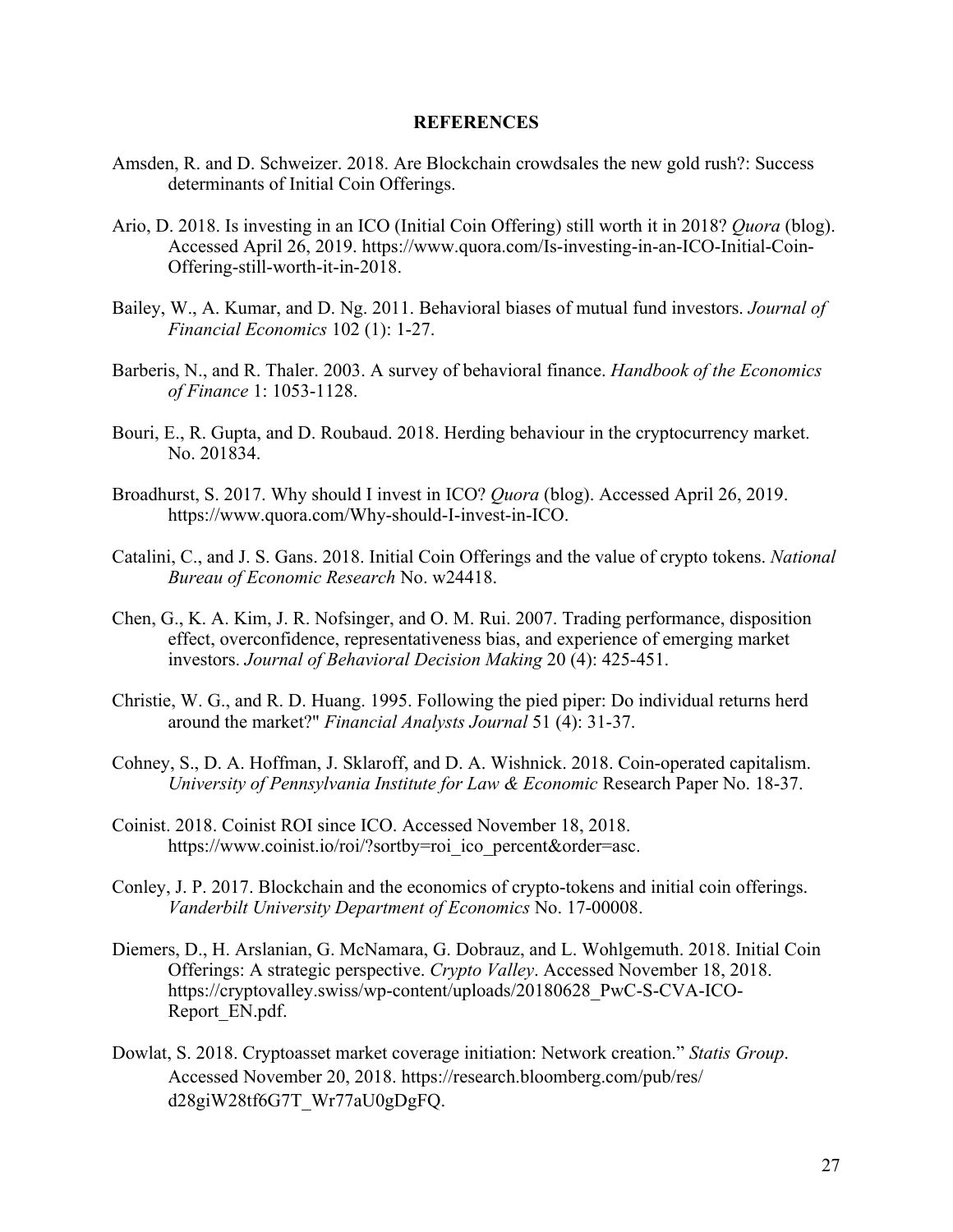- Fisch, C. 2018. Initial coin offerings (ICOs) to finance new ventures: An exploratory study. *Journal of Business Venturing* 34 (1): 1-22.
- HiP Interactive Property. 2019. Which are the top bloggers who write about Initial Coin Offering? *HiP Interactive Property.* Accessed April 25, 2019. https://www.hip.property/ which-are-the-top-bloggers-who-write-about-initial-coin-offering/.
- Hookway, N. 2008. Entering the blogosphere': Some strategies for using blogs in social research. *Qualitative research* 8 (1): 91-113.
- Hu, A., C. A. Parlour, and U. Rajan. 2018. Cryptocurrencies: Stylized facts on a new investible instrument.
- ICOnow. n.d. Why do people invest in ICO? *ICOnow*. Accessed March 31, 2019. https://iconow.net/why-people-invest-in-ico/.
- Invest in Blockchain Editorial Staff. 2018. Do you invest in ICOs? 9 crypto experts share their opinions. *Invest in Blockchain*. Accessed April 25, 2019. https://www.investinblockchain.com/invest-in-icos/.
- Jackson, M. 2017. Tokenisation: Implications for the venture capital industry. *Mangrove Capital Partners.*
- Kaal, W., and M. Dell'Erba. 2017. Initial Coin Offerings: Emerging practices, risk factors, and red flags. *Verlag CH Beck (2018)*: 17-18.
- Kostovetsky, L., and H. Benedetti. 2018. Digital tulips?: Returns to investors in Initial Coin Offerings.
- Poyser, O. 2018. Herding behavior in cryptocurrency markets. *arXiv* 1806.11348.
- Prasad, J. 2018. Who invests in ICOs? *Medium*. Accessed April 29, 2019. https://medium.com/tokenanalyst/who-invests-in-icos-50d9ad627506.
- Saleh, M., I. Bischoff, and J. Michaelis. 2018. Cryptonomics: Investor behaviour in the cryptocurrency market from a behavioural finance perspective.
- U.S. Securities and Exchange Commission. 2018. SEC halts alleged Initial Coin Offering scam. *U.S. Securities and Exchange Commission*. Accessed December 5, 2018. https://www.sec.gov/news/press-release/2018-8.
- Vidal-Tomás, D., A. M. Ibáñez, and J. E. Farinós. 2018. Herding in the cryptocurrency market: CSSD and CSAD approaches. *Finance Research Letters.*
- Wall Street Oasis. 2018. Anyone making any decent money from investing in ICOs? *Wall Street Oasis*. Accessed April 25, 2019. https://www.wallstreetoasis.com/forums/anyonemaking-any-decent-money-from-investing-in-icos.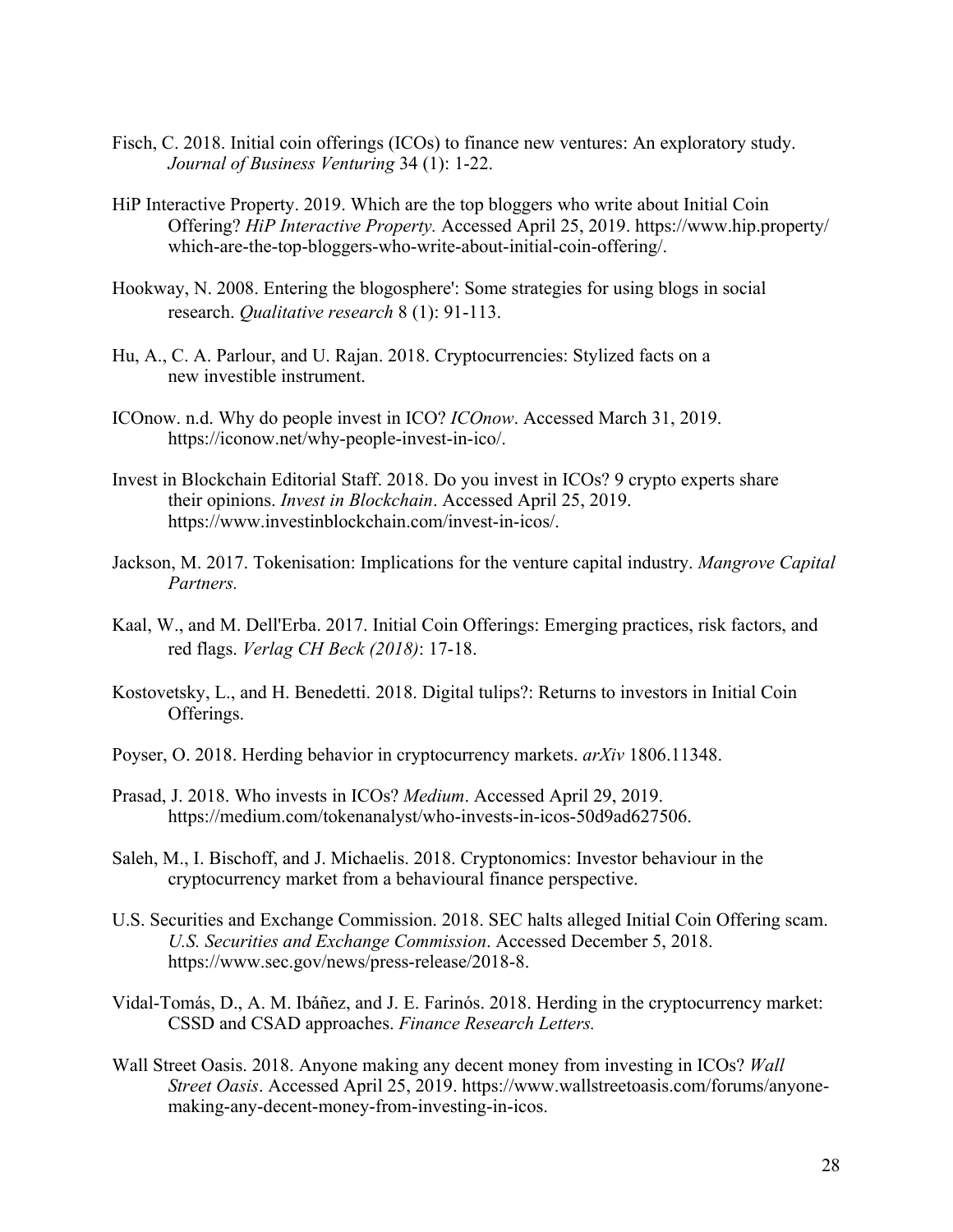- Zetzsche, D. A., R. P. Buckley, D. W. Arner, and L. Föhr. 2018. The ICO gold rush: It's a scam, it's a bubble, it's a super challenge for regulators. *University of Luxembourg Law Working Paper* 11: 17-83.
- Zins, F. 2018. Will an investment in ICOs make you rich? *Quora* (blog). Accessed April 29, 2019. https://www.quora.com/Will-an-investment-in-ICOs-make-you-rich.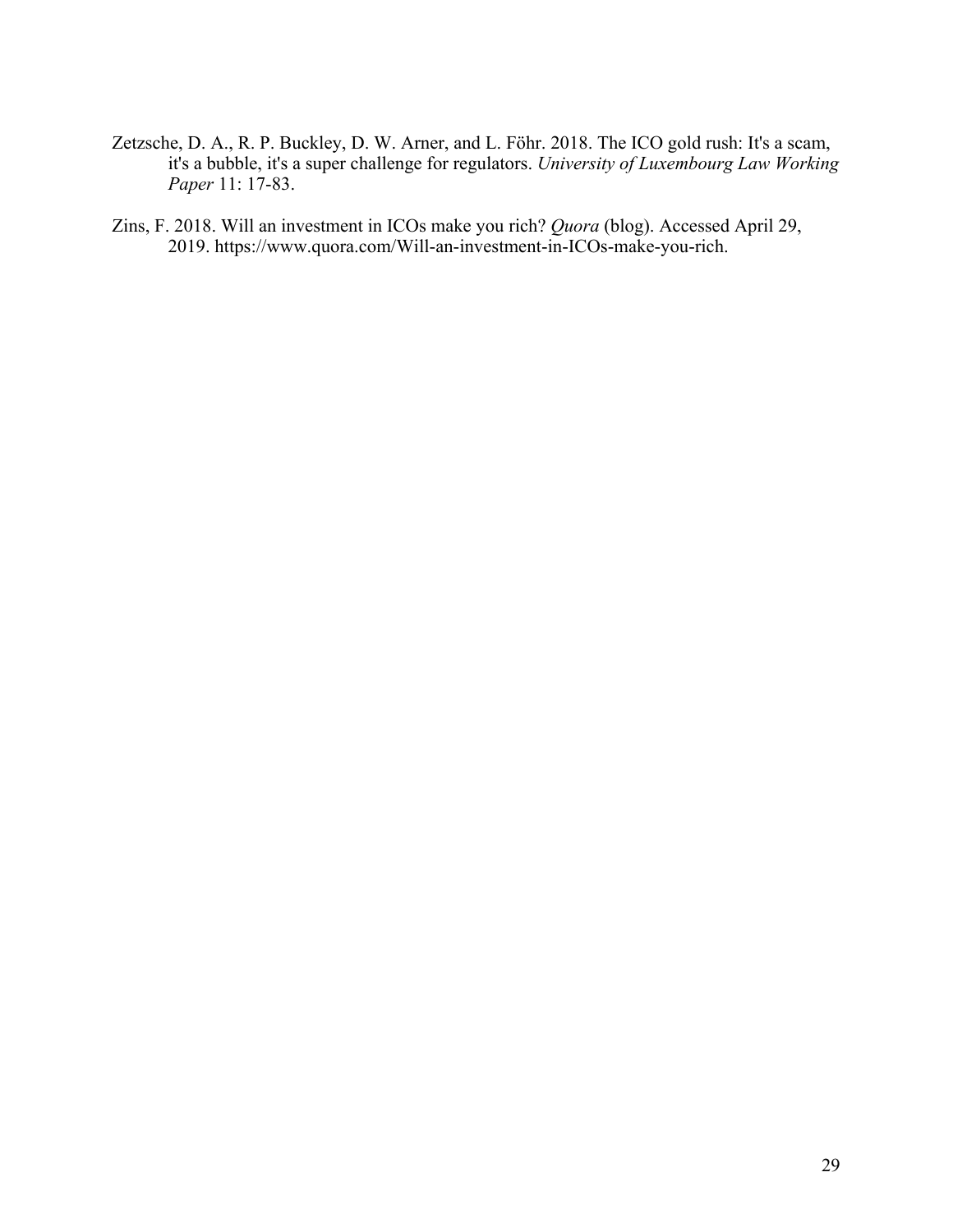# **APPENDIX**

| Rank           | Word          | Count |
|----------------|---------------|-------|
| 1              | token         | 11574 |
| $\overline{2}$ | transaction   | 9426  |
| 3              | blockchain    | 9318  |
| $\overline{4}$ | user          | 8122  |
| 5              | data          | 7773  |
| 6              | network       | 7445  |
| $\overline{7}$ | contract      | 6401  |
| 8              | node          | 6373  |
| 9              | system        | 5953  |
| 10             | market        | 5680  |
| 11             | block         | 5512  |
| 12             | chain         | 5467  |
| 13             | platform      | 5454  |
| 14             | smart         | 5358  |
| 15             | new           | 4871  |
| 16             | time          | 4505  |
| 17             | one           | 4416  |
| 18             | value         | 4315  |
| 19             | service       | 4266  |
| 20             | based         | 4042  |
| 21             | bitcoin       | 4012  |
| 22             | key           | 3814  |
| 23             | asset         | 3738  |
| 24             | exchange      | 3700  |
| 25             | protocol      | 3652  |
| 26             | use           | 3586  |
| 27             | application   | 3548  |
| 28             | ethereum      | 3447  |
| 29             | technology    | 3256  |
| 30             | business      | 3164  |
| 31             | decentralized | 3124  |
| 32             | security      | 3018  |
| 33             | public        | 2942  |
| 34             | development   | 2903  |

**Appendix A:** Results from white paper text analysis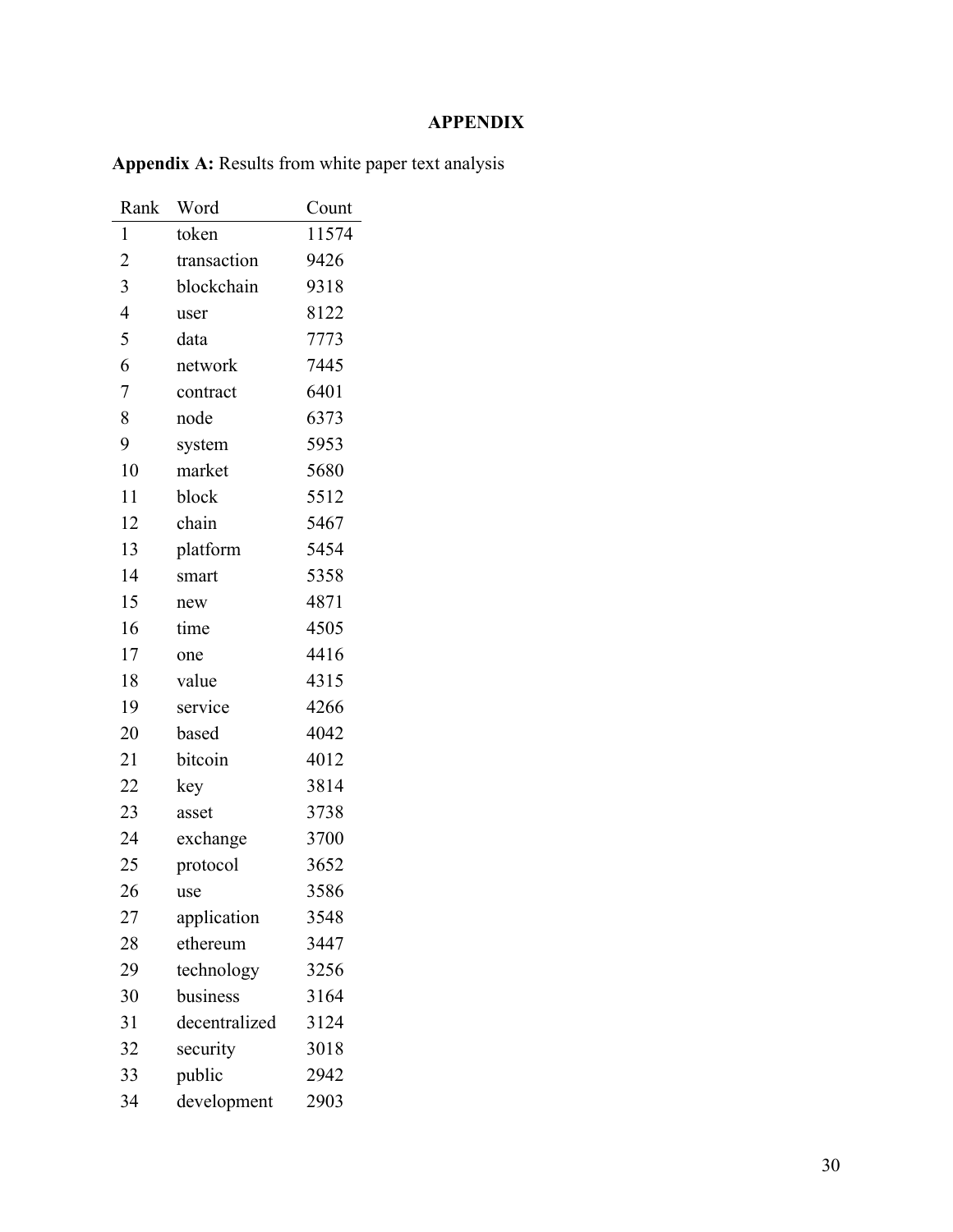| used        | 2900 |
|-------------|------|
| information | 2897 |
| first       | 2819 |
| payment     | 2757 |
| proof       | 2702 |
| digital     | 2700 |
| fee         | 2686 |
| coin        | 2633 |
| order       | 2575 |
| content     | 2525 |
| two         | 2496 |
| set         | 2455 |
| account     | 2449 |
| number      | 2420 |
| using       | 2366 |
| company     | 2299 |
| distributed | 2289 |
| price       | 2285 |
| project     | 2237 |
| fund        | 2203 |
| model       | 2189 |
| consensus   | 2182 |
| make        | 2151 |
| financial   | 2138 |
| process     | 2131 |
| hash        | 2129 |
| currency    | 2127 |
| cost        | 2127 |
| need        | 2126 |
| address     | 2125 |
| community   | 2093 |
| party       | 2081 |
| many        | 2062 |
| sale        | 1954 |
| signature   | 1953 |
| team        | 1917 |
| high        | 1915 |
| without     | 1913 |
|             |      |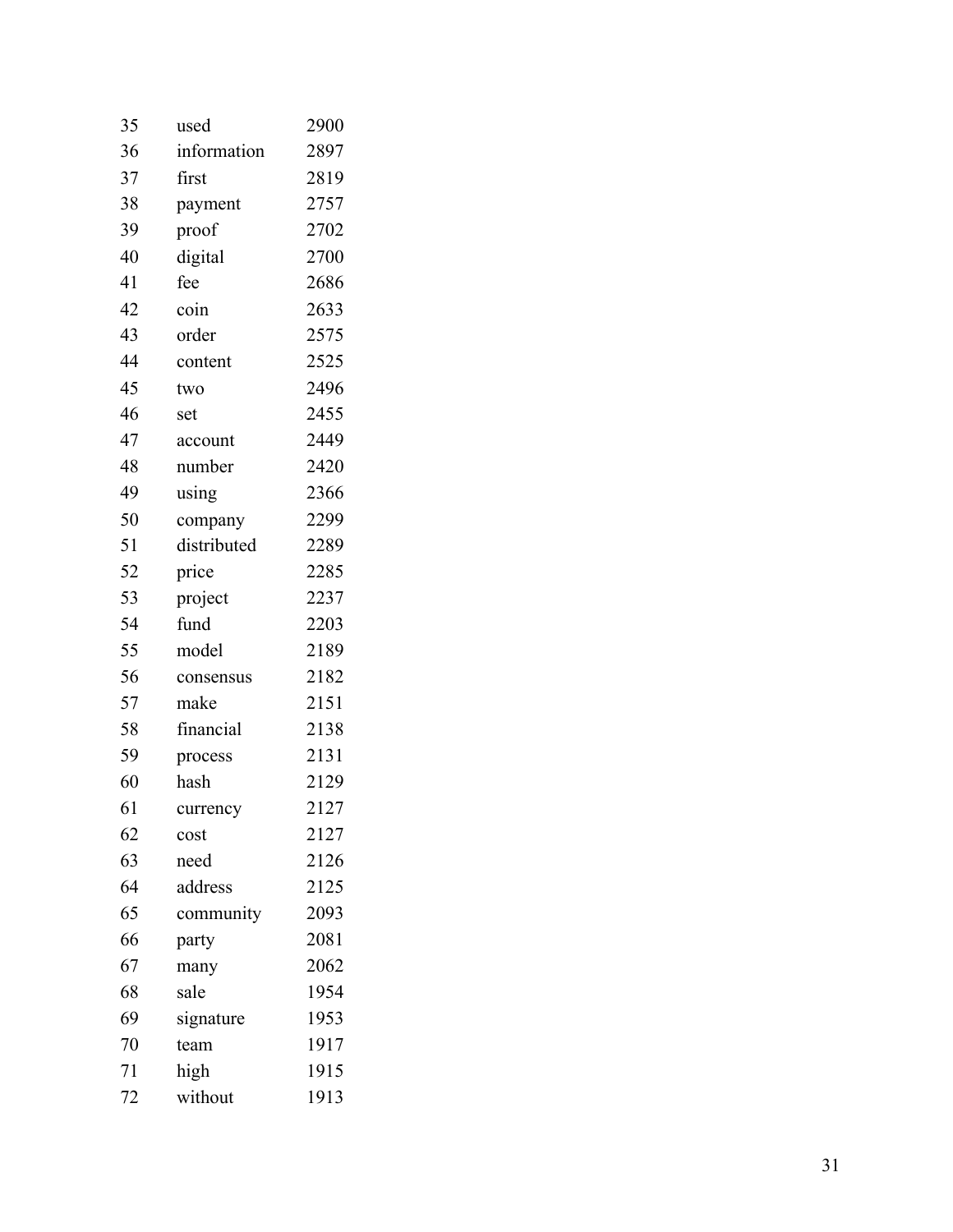| 73  | different      | 1910 |
|-----|----------------|------|
| 74  | state          | 1894 |
| 75  | risk           | 1870 |
| 76  | reward         | 1864 |
| 77  | solution       | 1858 |
| 78  | developer      | 1853 |
| 79  | amount         | 1839 |
| 80  | every          | 1839 |
| 81  | private        | 1838 |
| 82  | future         | 1837 |
| 83  | work           | 1828 |
| 84  | open           | 1826 |
| 85  | within         | 1803 |
| 86  | trading        | 1786 |
| 87  | wallet         | 1786 |
| 88  | provide        | 1781 |
| 89  | product        | 1747 |
| 90  | industry       | 1738 |
| 91  | current        | 1738 |
| 92  | world          | 1714 |
| 93  | function       | 1713 |
| 94  | global         | 1708 |
| 95  | like           | 1705 |
| 96  | including      | 1672 |
| 97  | algorithm      | 1671 |
| 98  | year           | 1653 |
| 99  | cryptocurrency | 1617 |
| 100 | support        | 1609 |
|     |                |      |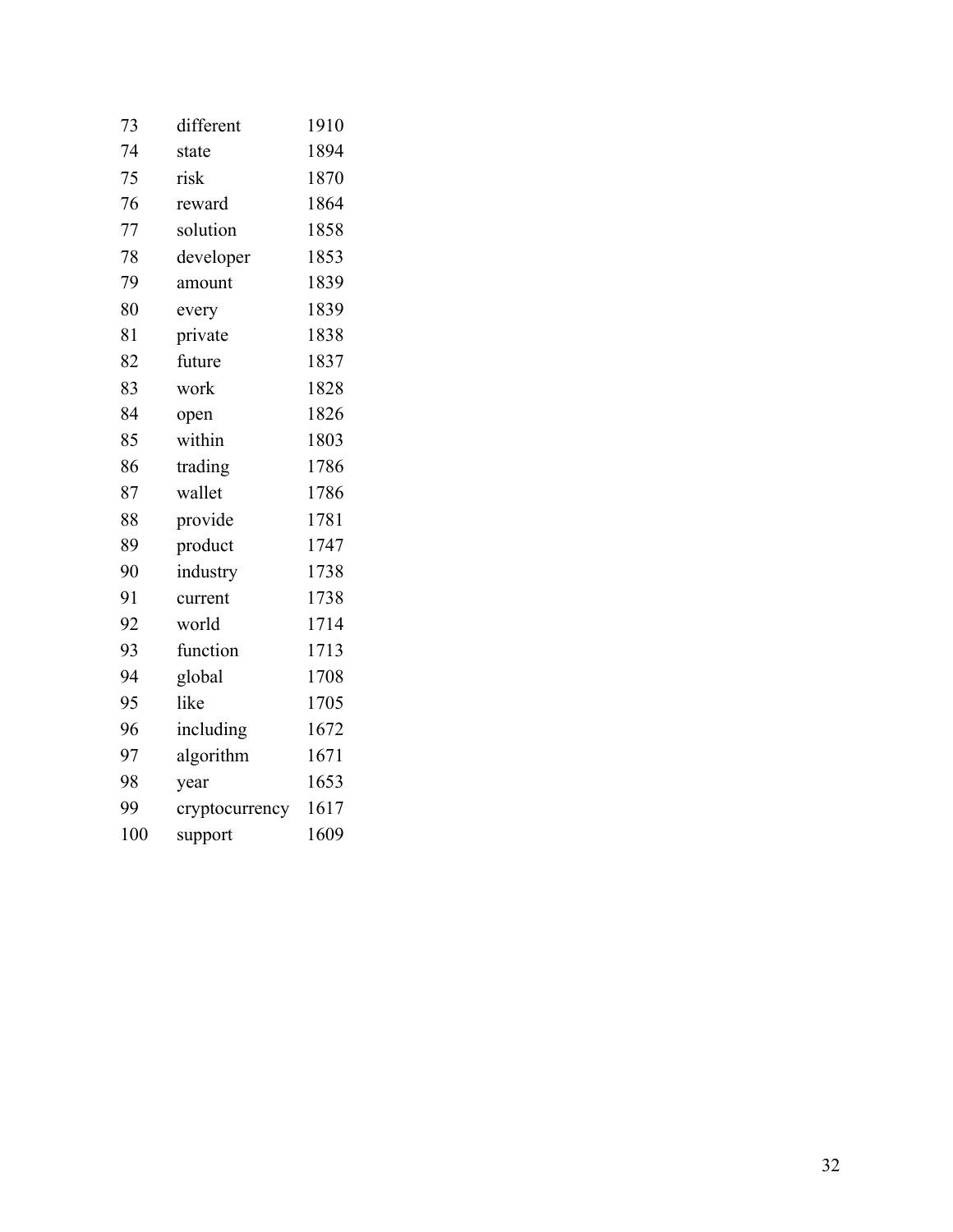# **Appendix B:** Quotes from ICO experts

Chris Skinner – Independent commentator on the financial markets and fintech through his blog, the Finanser.com, author of the bestselling books Digital Bank, ValueWeb and its new sequel Digital Human, voted one of the most influential people in banking, one of the Top 40 most influential people in financial technology by the Wall Street Journal's Financial News

- "Skinner lends a critical but fair eye on cryptocurrencies and ICOs. His view is cautious, but he's an avid watcher of how ICOs are unfolding and coexisting alongside more traditional structures. For now, he's sitting on the fence, but it will be interesting to see what his opinions of ICOs are in twelve to eighteen months' time."
- https://www.hip.property/which-are-the-top-bloggers-who-write-about-initial-coinoffering/

Unnamed Venture Capital Director – Former currency trader who now invests in technology businesses as a director of a venture capital firm

- Most of these 'assets' will never become currencies. They will mostly become valueless commodities. For those of you who think you have the chops to pick the handful of winners out of hundreds of options, I say to you, "Good luck." For those of you who just want to make some money trading, keep it light and take profits when you can. For every person who made a fortune in the dot.com bubble, there were dozens of people who lost their shirts, their shoes and most importantly, their chance to take risk in their careers.
- https://www.wallstreetoasis.com/forums/anyone-making-any-decent-money-frominvesting-in-icos

# Adam James – Editor-in-Chief of *bitcoinist.com*

- I do not invest in ICOs. While I believe there is still plenty of money to be made in the ICO space, I think the heyday for initial coin offerings has come and gone, thanks to increased regulatory scrutiny. Though I do not invest in ICOs, personally, I don't doubt that others may find such investments lucrative in the latter half of 2018
- https://www.investinblockchain.com/invest-in-icos/

# Nathan Rose – Author of *The Crypto Intro*

- I do not invest in ICOs, because it's just too "Wild West." Projects are raising eyewatering sums — and often not because of their intrinsic value, but largely because ICO investors are confident that they can sell their tokens at an even higher price, in the aftermarket. Though we all want to see a more efficient world with fewer middlemen, as of right now, the traditional legal system still provides much better protections for investors, so that is what I stick to. Early-stage projects can still raise money from the public using equity crowdfunding.
- https://www.investinblockchain.com/invest-in-icos/

Daniel Frumkin – Cryptocurrency Analyst and Founder & Lead Writer at Crypto and Copy

- Not really. As a U.S. resident, I can't and I also think the majority of ICOs are useless / scammy. I've been tempted by a couple, but in my experience it's almost always been possible to get them for cheaper prices after the ICO because projects set their hard caps way too high.
- https://www.investinblockchain.com/invest-in-icos/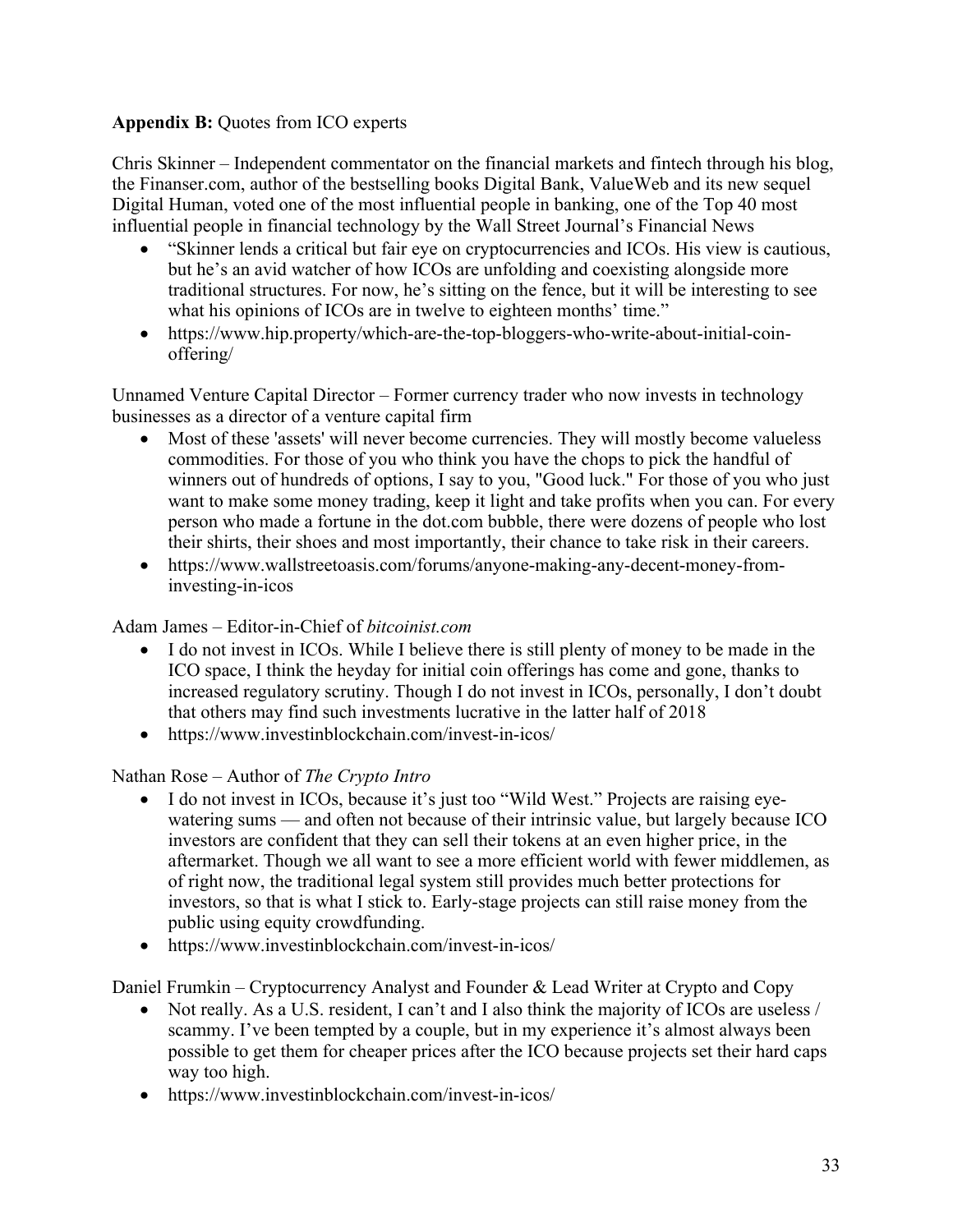Craig Russo – Co-founder of *sludgefeed.com*

- I do not invest in ICOs. There are enough opportunities with the projects already listed on exchanges.
- https://www.investinblockchain.com/invest-in-icos/

Owen Cook – Cryptocurrency Analyst and Writer

- Yes, I do invest in ICOs. No gamble, no future.
- https://www.investinblockchain.com/invest-in-icos/

Matias Dorta – Founder of *ICO Informer*

- When it comes to ICOs, I'm very picky. I would say I've invested in maybe 5 of them. I want to make sure I'm contributing to projects that solve a problem and have a defined market. For the most part, many of them are pure speculation or "white paper ideas" and I try to stay away from those. However, if it is a sound project, the upside on ICOs can be very rewarding.
- https://www.investinblockchain.com/invest-in-icos/

## Tom Alford – Head of Content at *TotalCrypto.io*

• I haven't invested in ICOs since January 2018. The reason why is that the overall cryptocurrency market cap peaked on January 7, 2018. The overall market decline has made it more challenging to realize an ROI on ICOs. Quite simply, if you invest in an ICO and the overall market declines between when you invested in an ICO and the token being tradable on exchanges, then the token will trade at a lower value then it would have done if the overall cryptocurrency market cap was higher. The way of thinking about this is to imagine you invested in an ICO and it achieved position 150 in overall market cap when it was finally listed on exchanges. On January 7, 2018, when the overall cryptocurrency market cap was at all-time highs, position 150 would have meant a market cap of around \$184 million. Fast forward to July 20, 2018, position 150 comes in with a market cap of just \$50.5 million. This means that ICO returns are much harder to come by. Indeed this profitability problem only gets worse if you bought Ethereum at a higher price than it is now. The problem is that the cryptocurrency market really does move as one. Most altcoins actually really only have a price in Bitcoin. The result is that different cryptocurrencies are highly co-related right now. This means that market caps for cryptocurrency projects do not reflect what they are actually worth. Instead, valuations are really just relative to other projects. Relative valuations are an issue in the cryptocurrency market. It is exceptionally common for crypto investors to compare a new coin with an existing competitor out there. This means that investors might say that a new cryptocurrency could be worth \$250 million, simply because it has a competitor that is worth that much. Very few people seem to stop and analyze the security tokens and ask themselves if they are really worth \$250 million? The truth about ICOs is that there is very little investors can do to evaluate the price an ICO might achieve when it finally hits the exchanges. The main way of doing this is by looking at the relative valuations of competitors. However, this can lead to somewhat unprofitable decisions if the overall cryptocurrency market is going down and so are the prices of the competitors you measured your ICO against. The same logic dictates that ICOs will be more profitable when there is an overall cryptocurrency market bull run. This is because the prices of an ICO's competitor will be constantly increasing in this sort of market environment. The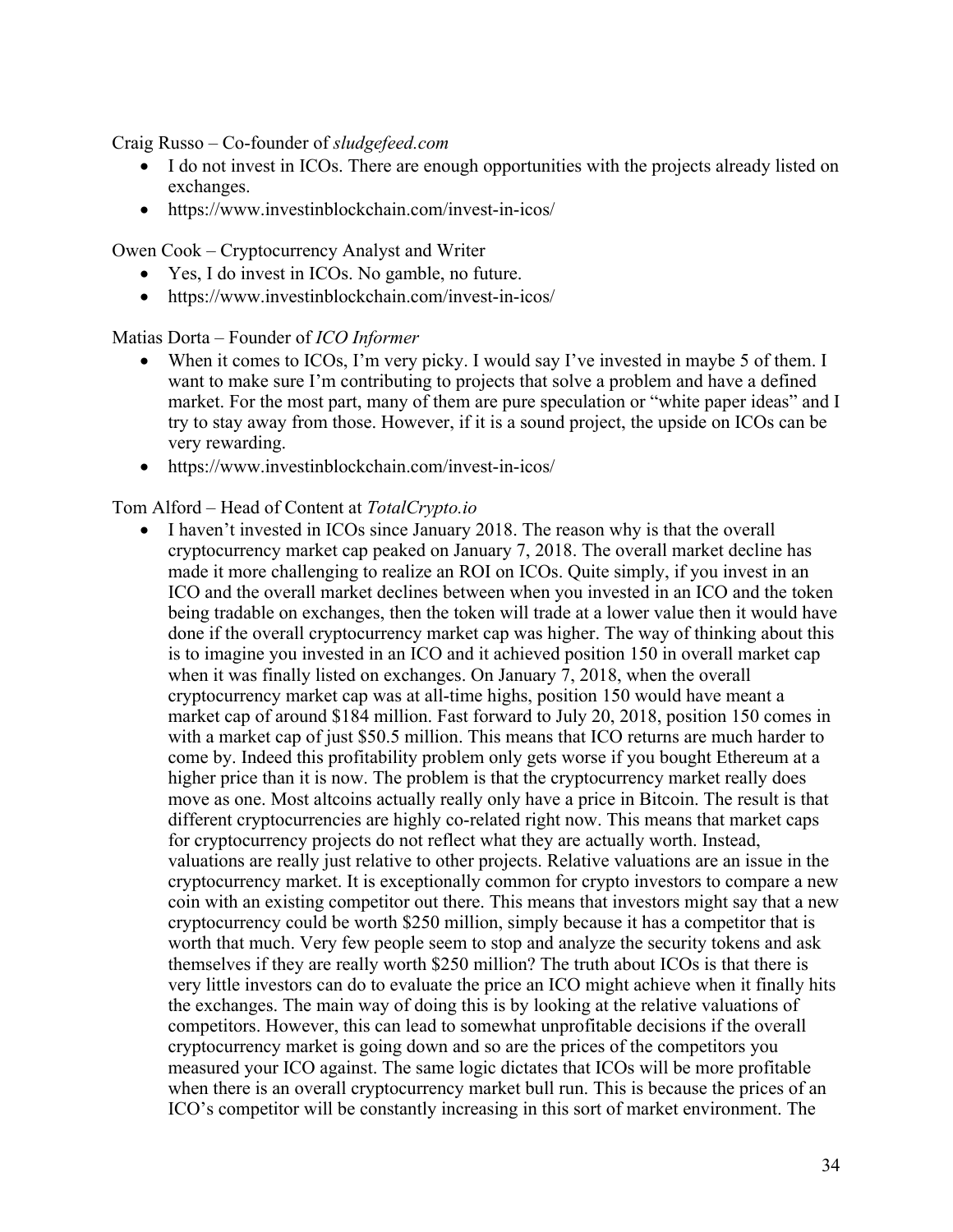cryptocurrency bull run of late 2017 has also created another issue for ICOs. Basically, cryptocurrency projects got used to raising a lot of money and had exceptionally high hard caps. In early January 2018, it was not uncommon to see ICOs with hard caps of \$25 or \$40 million. The problem is that there are still many ICOs out there with over \$25 million hard caps and that negatively impacts on their return profiles in the current investment environment. Indeed many ICOs are actually hitting exchanges at a lower valuation then they were sold for at ICO. To put this into perspective, the top 10 cryptocurrency IOTA raised just \$434,500 in its ICO in November 2015. Higher ICO hard caps, simply mean that the cryptocurrency needs to achieve an even higher market cap to generate the return multiples you could get in the past. Simply, it is just a matter that the current cryptocurrency market conditions make it significantly harder to generate returns on ICOs. There are indeed ICOs that have still done well in the current market, but just not as well as they would have done in a bull market. It should also be noted that it is significantly harder to invest early in promising cryptocurrency projects now. There has been a rise in private sales and trend towards shrinking down the percentage of tokens available for ICO. Indeed for some of the best projects, you can only get in at private sale and that's out of the reach of most people. With the current ICO environment being as it is, the TotalCrypto Team is looking more at undervalued cryptocurrencies that should do well in the next bull run. A bullish change in overall cryptocurrency market conditions should change the ICO environment to a much more profitable one then we are currently experiencing.

• https://www.investinblockchain.com/invest-in-icos/

Brandon Quittem – Cryptocurrency Analyst & Writer

- I do not invest in ICOs. From a merit standpoint, I think 99% of them are completely useless. Can you make money flipping them? Absolutely, but I'd rather spend my time on other things.
- https://www.investinblockchain.com/invest-in-icos/

Ben Fairbank (aka Bitcoin Benny) – Crypto trader, General Manager of Komodo, YouTuber

- Yes, sometimes I do invest in ICOs. I generally have to be very impressed. I have strict criteria for investing as I have been burned before.
- https://www.investinblockchain.com/invest-in-icos/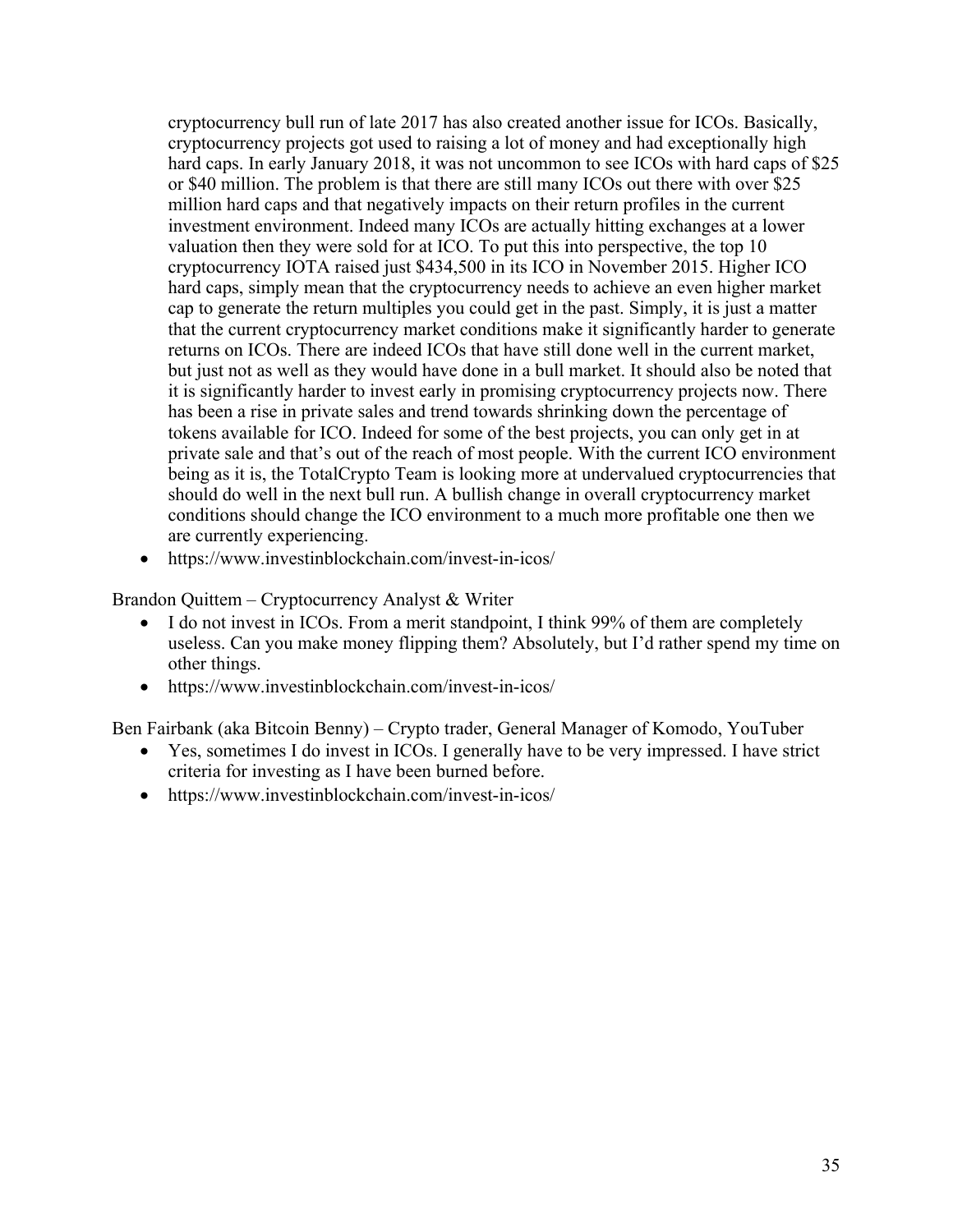# Appendix C: Quotes from individual investors

https://www.quora.com/Why-should-I-invest-in-ICO

- "I had some thoughts on the ICO market, from what I am reading, there is huge potential for us all to make very handsome returns."
- "SHARE THE WEALTH"
- "Simply there are 2 reasons I have made the decision to take advantage of this opportunity which are:- 1/ My colleague likes it. 2/ It benefits myself and my business."
- "ICO is attractive due to the volume of the audience and the speed of fund-raising, in turn, ICO promises a high profit for investors, which you can take a chance."
- "ICOs are the hottest kind of investments right now. If you invest in the projects which really have the potential to scale up the idea, it can give you enormous returns"
- "ICOs allow you to earn money very easily though you have to be confident in an ICO you rely on. For me that is FTEC. I buy and sell currencies there and for doing that I get my money. It's not complicated at all."

https://www.quora.com/Will-an-investment-in-ICOs-make-you-rich

- "To answer your question, yes, ICO investment can certainly make you rick, given that you invest in the right ICO at the right time and enjoy all the associated benefits. This is what professional investors do."
- "I'm quite an infatuated fan of cryptocurrency; and fortuitously enough, I have, with God's grace, managed to create a handsome quantity of cash within the past by commerce in ICOs."
- "Of course! With right ICO you can make quick burst of profit! Of course you need to choose right ICO. It's very difficult nowadays. I decided for myself to invest just in ready-made products… I think it's the best invest project!"

https://www.quora.com/Should-I-invest-in-ICOs

- "Investing in ICO's can give you excellent returns provided you invest correctly. Like every other investment, ICO's too have risk and rewards… In this competitive world, ICO's can be termed as latest investment opportunity where one can invest and gain profits by solely making the right investments."
- "No investment is safe, there is always a calculated risk. ICOs are generally high risk / high reward. I would only invest into them if you know what should be in a successful ICO and you know what you are doing. Jumping in and throwing capital into an investment in an sphere you do not understand raises the chances that you lose your investment. It could pay off, but it would be down to luck more than a calculated, well thought out investment."
- "Most of them are high risk and they focus too much on marketing. However the return can also be great."
- "If you completely understand the Coin and believe it has some sort of unique feature(s) that can lead to it being widely adapted, then investing in the ICO would make financial sense… of course as with any type of investment, cryptos have their own fair share of risks, so you have to take that into account as well. currently, almost all the investments in cryptos are highly speculative."
- "I did invest in many ICO's. My recent investment in is CREDITS project, they are having a good volume in trading. So, I do believe my money is safe."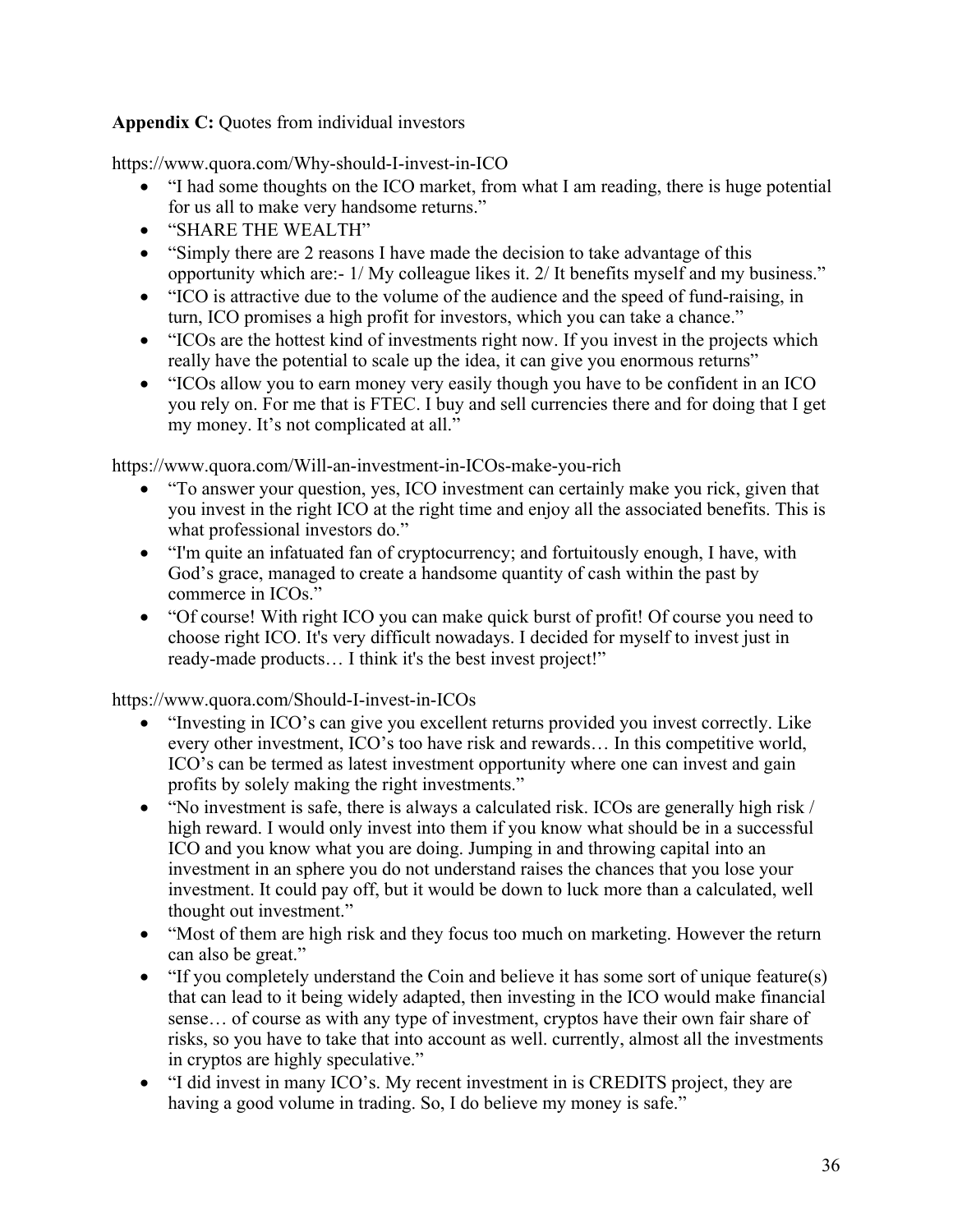https://www.quora.com/Should-we-invest-in-ICOs-or-Bitcoin

• "Yes, it's a very profitable business"

https://www.quora.com/Is-investing-in-an-ICO-Initial-Coin-Offering-still-worth-it-in-2018

- "They have the potential to raise millions of dollars in investment and returns, and, according to me, can be a great source of return if you play your cards correctly."
- "Good luck, and hope you make boatloads of money!"
- "Yes, sure, it could be worthy if you put a bit of brain in this process. For example there are lots of ICOs that have only white paper and a fancy website but no idea or plan for making their tokens not just a words in the air. Don't invest in such things, be smart. Instead look for projects that solve some real problems and offer something beyond just the words about how cool their token will rise in the future. This might not be very complex project, absolutely"
- "In short there are huge gains to be made from ICOs if properly executed but carry high risks."
- "Yes, certainly [worth it]! But please do your own due diligence as not all icos will result in gains."
- "Globally yes [it's worth it]. But I think it will be more insecure project, so you must be careful to invest in."
- "I think it is. I think that 2018 will still be a successful year, I invested in some ICO's this year that looks promising found one that is done by Germans savedroid should be a successful project and now following FAST INVEST ICO the have great team and now they are doing a lot of changes due unexpected changes in the market so I am interested how they will develop their product."
- "It's hight time to invest in some altcoins while cryptocurrency is so popular."

https://www.quora.com/What-ICOs-have-you-invested-in-recently

- "When it comes to cryptocurrency ,people are usually very afraid to step in but that's definitely not the case , specially with me. I am an ardent cryptocurrency enthusiast; and fortunately, I have made a good amount of money in the recent past by trading in ICOs."
- "EzToken- already 2X; Bankera \$50 cheap coin, just looking for 5–10X; SelfKey hited exchanges last week, because of the dip no profit yet for me, I bought it at \$0.05."

https://iconow.net/why-people-invest-in-ico/

- "because they can invest in projects they like and earn money? people were always doing it… its just the system changed you always can go to your bank and invest in startups ICO is just can be very profitable  $=$ ]"
- "ICOs is new way to make you a millionaire (if you choose the right one ofcourse) saty safe read all details before investing"
- "There are good projects, and there are bad projects, it is simple as that. With the good projects you can really make good money from them, but you really have to choose one who is not scam and that can really give you projects. If you pick the wrong ico, you are going to lose all your funds because 4/10 ico's are being scam right now, and they only want to steal as much coins as they can.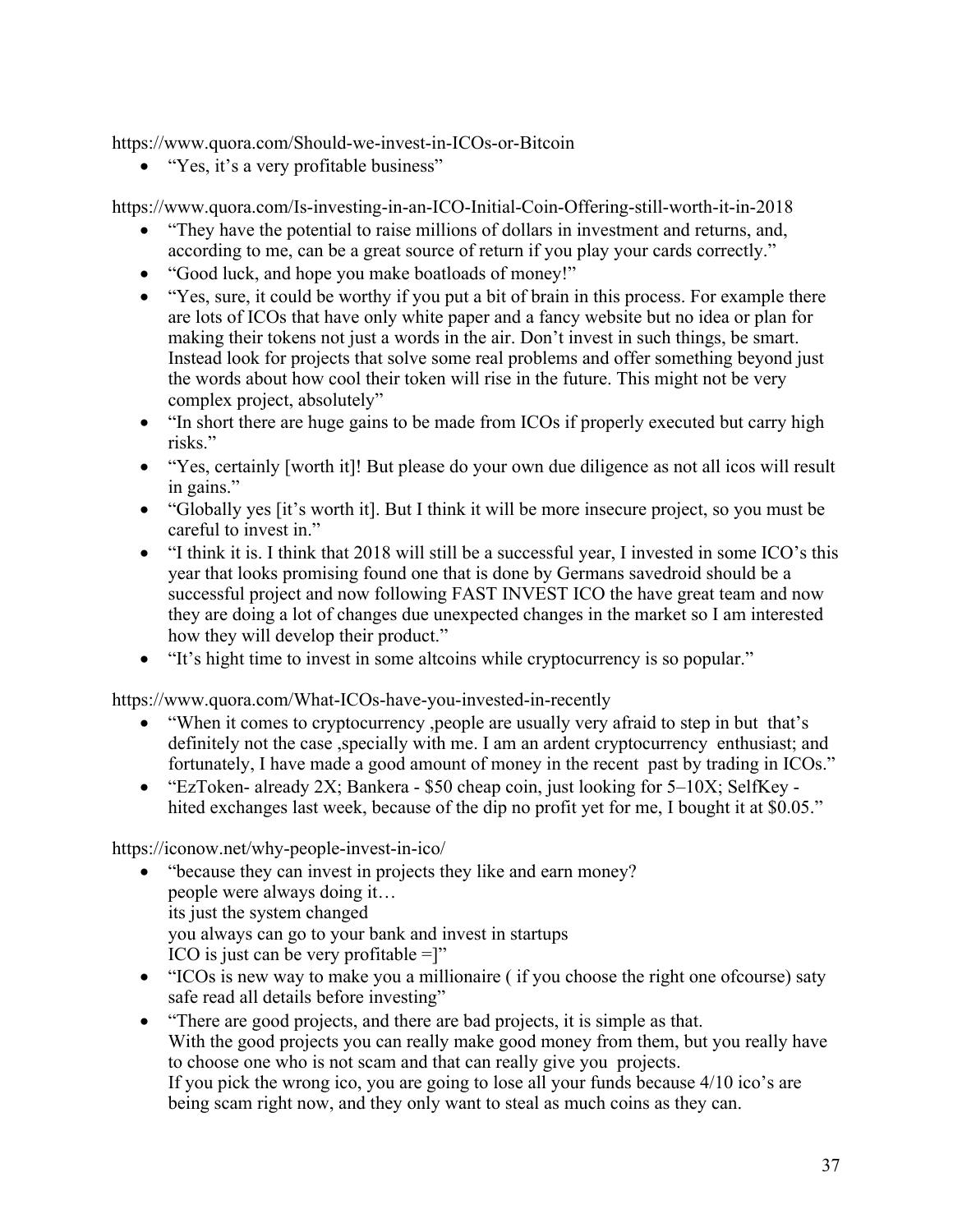The best thing to do is just make a good research before investing into an ico, it is difficult to invest safely into one nowaydays because it is full of fud at the moment."

- "people always try to make profit in several ways ICO is one of it, but sometimes they make wrong decision by invested at scam project"
- "because my friend it is the best way to invest and earn good money and indeed it made a lot richer. you only have to chose the right ico."
- "Investing your money to ICO is very risky and greedy, don't lie everyone, you're investing your money not for supporting that project, loving that project, making a better future and bla bla bla, the fact is you want your money multiplied and become rich like your dream"
- "maybe its because they can make profit if its a successful ICO, and want to support an idea or concept that can work in the real world."
- "Gives them a chance to get in whilst the price is low before the project makes it big. Sometimes it pays off, other times it fails miserably. Same as investing in traditional businesses."
- "Because after ico token can make  $x10 x20$  easily. But at this time there is a lot of ico, and a lot is scam. Its hard to find a good ico but when you find just sit and wait."
- "because, with ICO they can buy token with more cheap price, and then they can sell the token with more expensive price than ICO price, so they will get profit."
- "It's because of the bonuses and it's simply because of the profit. Example of investing \$1000 worth of ETH and after the distribution of token's, it can be doubled or tripled depending on the total market cap of that coin by that time. And this is now the craziest easy investment where people are getting with. I'm not into ICO's as I'm aware there are projects too that are scam so take care when choosing an ICO."
- "A lot of people are just investing on icos because they are only looking for money, and this is not safe because they are always chasing money, and this can make them lose all their funds in just a few days."
- "I am not a big fan of icos, but there are a few ones who really diserve to have your attention, i have been in this forum for years, and this is the year that more icos i have seen, maybe there are tons of new ann threads in this forum everyday. But it if is revolutionating the real blockchain, then i dont see that it is a bad thing, i think exactly the opposite, if they are helpful, then why they would not be a good ico? Just like TenX did."

https://www.wallstreetoasis.com/forums/anyone-making-any-decent-money-from-investing-inicos

- "The more I see values on coins sky rocketing the more I don't want to miss out on the gains. I've been risk averse up to this point because tulip bulbs."
- "For those following this thread, the following link shows some of the returns that could have been made on some ICOs: https://icowatchlist.com/finished/best-returns. At the time I write this, Stratis could have returned an ROI of 161,238.34% haha - madness. Does anyone know of any personal blog/journals out there where an individual is documenting their investments and progress in a forum? Haven't been able to find any but would be really interesting to see."
- "I definitely lack the knowledge of the underlying tech and 100% agree it is a gamble and not an investment - just looking to have fun with small amounts of capital attempting to ride the rise and for no better reason than wanting to be involved (an air-tight strategy).